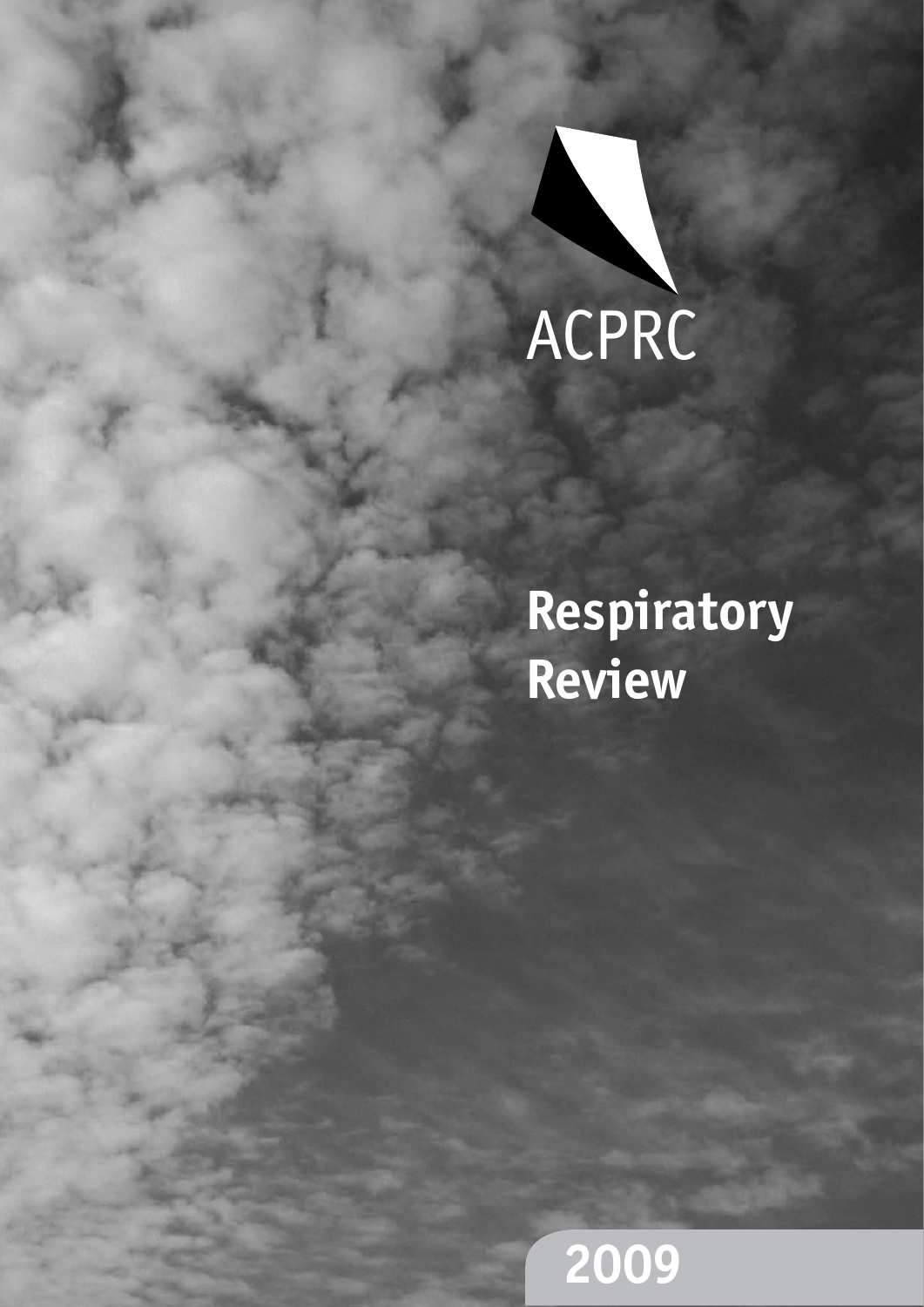### **EDITORIAL**

Welcome to the 2009 Respiratory Review.

I would like to take this opportunity to thank the reviewers for their contributions.

The Review, which this year incorporates 31 journals, will also be available on the ACPRC website from July 2010. Please note that these articles have been selected from a broad range of journals relevant to respiratory physiotherapy and the quality of the articles has not been assessed. We recommend critical appraisal before

considering any recommendations for clinical practice.

We will shortly be emailing a brief questionnaire to all members. We encourage you to take this opportunity to provide feedback on the Review so we may ensure we are meeting member needs.

#### *Lauren Hogg*

Respiratory Review Editor

#### **Reviewers and Journals**

Amy Rees (AR) Ann Banks (AB) Brenda O'Neil (BO'N) Bronwen Connolly (BC) Claire Bradley (CB) Claire Hine (CH) Fidelma Moran (FM) Helene Bellas (HB) Jane Toms (JT) Jennifer Pryor (JP) Kim Allen (KA) Lizzie Flude (LF) Lynn McDonnell (LMcD) Margot Skinner (MS) May Nel (MN) Nicki Garner (NG) Pamela Vaughn (PV) Rachel Garrod (RG) Rosalie Bennett (RB)

American Journal of Critical Care (CB) American Journal of Respiratory and Critical Care Medicine (LMcD) Anaesthesia (RB) Anaesthesia and Analgesia (RB) Archives of Physical Medicine and Rehabilitation (BO'N) Australian Journal of Physiotherapy (HB) BMJ (LF) British Journal of Anaesthesia (NG) Chest (LF) Cochrane Reviews (RG) Critical Care Medicine (MN) European Respiratory Journal (MN) Heart and Lung (CH) Intensive Care Medicine (KA) Journal of ACPRC (AB) Journal of Advanced Nursing (JT) Journal of American Medical Association (AR) Journal of Cardiopulmonary Rehabilitation and Prevention (CH) Journal of Critical Care (CB) Journal of Rehabilitation Medicine (BC) Lancet (BC) New England Journal of Medicine (AB) New Zealand Journal of Physiotherapy (JP & MS) Physical Therapy Reviews (BO'N) Physiotherapy (CB) Physiotherapy Canada (FM) Physiotherapy Research International (RG) Physiotherapy theory and practice (MN) Respiration (HB) Respiratory Medicine (PV) **11** Thorax (PV)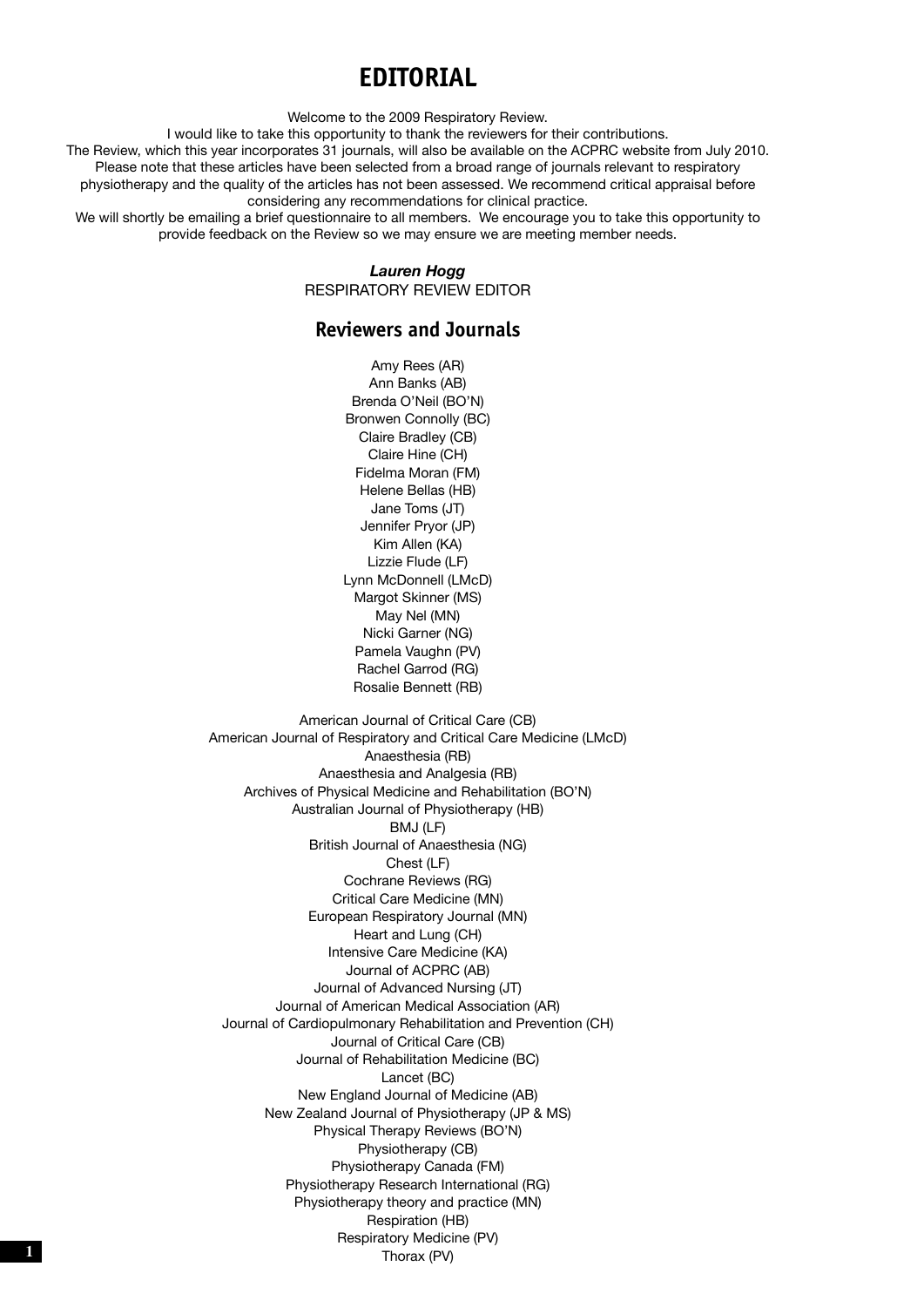# **Topics**

| <b>Burns</b>                                                                      |                                                              |  |
|-----------------------------------------------------------------------------------|--------------------------------------------------------------|--|
| <b>Cardiac Disease</b>                                                            |                                                              |  |
|                                                                                   |                                                              |  |
|                                                                                   |                                                              |  |
| Continuing Professional Development [111] Continuing the Second Level of Arthur S |                                                              |  |
| Cough                                                                             |                                                              |  |
| <b>Critical Care</b>                                                              | Acute Lung Injury and ARDS 5                                 |  |
|                                                                                   | Critical Care Rehabilitation  5                              |  |
|                                                                                   |                                                              |  |
|                                                                                   |                                                              |  |
|                                                                                   |                                                              |  |
|                                                                                   | Ventilator Acquired Pneumonia 10                             |  |
|                                                                                   |                                                              |  |
| <b>Dyspnoea</b>                                                                   |                                                              |  |
|                                                                                   | Exercise and Exercise Testing [10] Marshall March 21 (11) 11 |  |
| <b>Guidelines</b>                                                                 |                                                              |  |
| <b>H1N1</b>                                                                       |                                                              |  |
| <b>Humidification</b>                                                             |                                                              |  |
|                                                                                   | Alpha1-antitrypsin Deficiency 12                             |  |
| <b>Lung Disease</b>                                                               |                                                              |  |
|                                                                                   | Asthma                                                       |  |
|                                                                                   |                                                              |  |
|                                                                                   | <b>COPD</b>                                                  |  |
|                                                                                   |                                                              |  |
|                                                                                   |                                                              |  |
|                                                                                   | Pulmonary Rehabilitation & Exercise in COPD 18               |  |
|                                                                                   |                                                              |  |
| <b>Miscellaneous</b>                                                              |                                                              |  |
| <b>Neurology</b>                                                                  |                                                              |  |
|                                                                                   |                                                              |  |
|                                                                                   |                                                              |  |
| NIV and CPAP*                                                                     |                                                              |  |
| Obstructive Sleep Apnoea manufacture contracto and 23                             |                                                              |  |
| <b>Oxygen Therapy</b>                                                             |                                                              |  |
| Paediatrics*                                                                      |                                                              |  |
| <b>Palliative Care</b>                                                            |                                                              |  |
|                                                                                   |                                                              |  |
| <b>Research</b>                                                                   |                                                              |  |
|                                                                                   |                                                              |  |
|                                                                                   | Respiratory Physiology Manual Communications 25              |  |
| <b>Smoking Cessation</b>                                                          |                                                              |  |
| <b>Surgery</b>                                                                    | Cardiothoracic Surgery 25                                    |  |
|                                                                                   |                                                              |  |

**\*** *Encompasses all articles pertaining to this topic regardless of clinical area*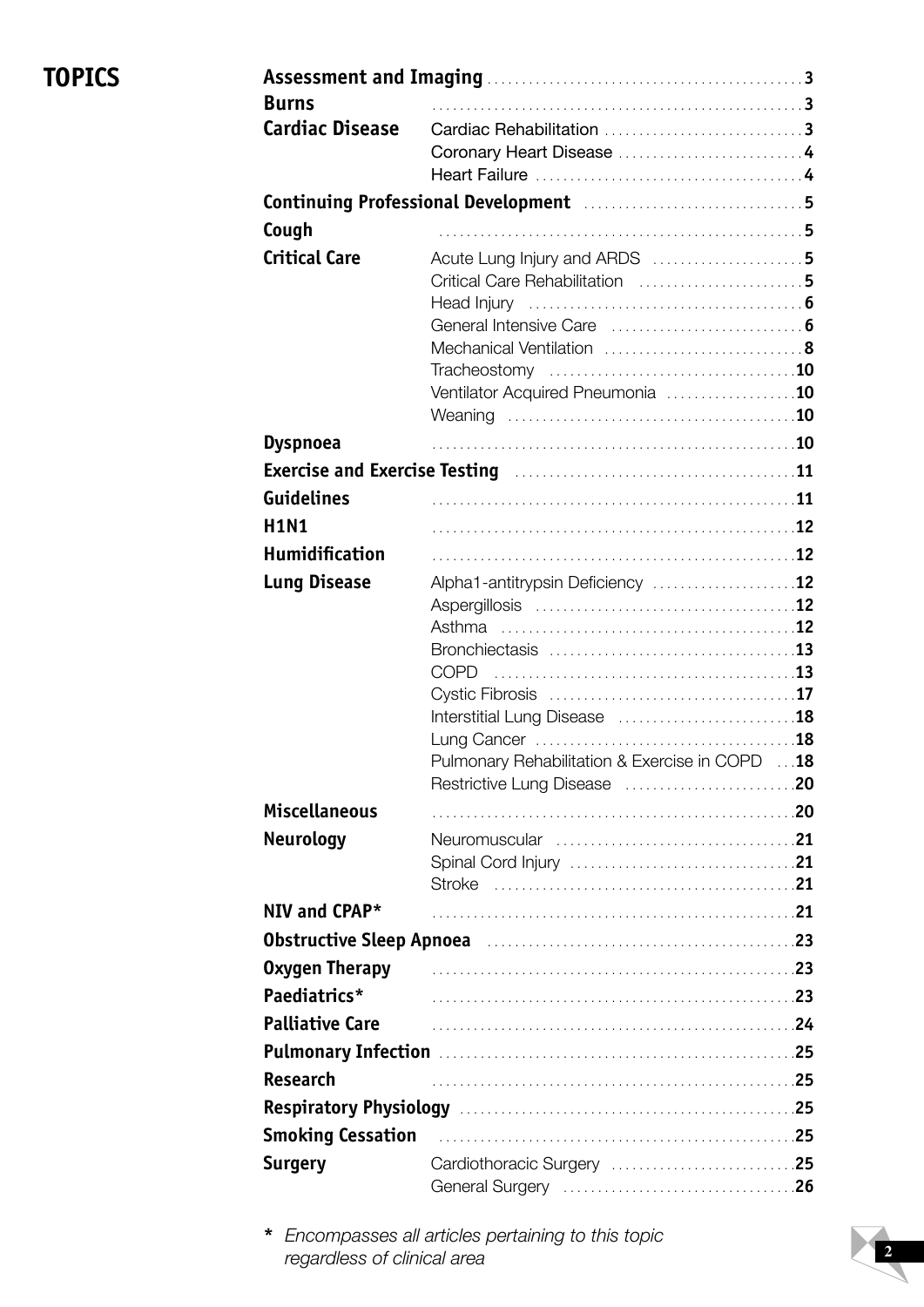# **Assessment and Imaging**

Andrade J, Aymong E **Pneumopericardium and Pneumothorax** *New England Journal of Medicine 2009;* 361(5): 510

Hyatt R, Cowl C, Bjoraker J, Scanlon P **Conditions associated with an abnormal nonspecific pattern of pulmonary function tests**  *Chest 2009;* 135(2): 419-24

Infante M, Lutman RF, Imparato S, et al **Differential diagnosis and management of focal ground-glass opacities**  E*uropean Respiratory Journal 2009;* 33: 821-827

Inoue H, Yamauchi K, Kobayashi H, Shikanai T, Nakamura Y, Satoh J, Kohno N, Mishima M, Sasaki H, Hildebrandt J **A new breath-holding test may noninvasively reveal early lung abnormalities caused by smoking and/or obesity**

*Chest 2009;* 136(2): 545-53

Lange N, Mulholland M, Kreider M **Spirometry: don't blow it!**  *Chest 2009;* 136(2): 608-14

Wong CL, Holroyd-Leduc J, Strans SE **Does this patient have a pleural effusion?** *The Journal of the American Medical Association 2009;* 301(3): 309-317

### **Burns**

Klinge K, Chamberlain DJ, Redden M, King L **Psychological adjustments made by postburn injury patients: an integrative literature review**

*Journal of Advanced Nursing 2009;* 65(11): 2274–2292

Latenser B **Critical care of the burn patient: The first 48 hours** *Critical Care Medicine 2009;* 37(10): 2819-2826

# **Cardiac Disease**

### Cardiac Rehabilitation

Beckie T, Mendonca M, Fletcher G, Schocken D, Evans M, Banks S

#### **Examining the Challenges of Recruiting Women into a Cardiac Rehabilitation Clinical Trial**

*Journal of Cardiopulmonary Rehabilitation and Prevention 2009;* 29(1): 13-21

Blanchard C, Reid R, Morrin L, McDonnell L, McGannon K, Rhodes R, Spence J, Edwards N

**Does Protection Motivation Theory Explain Exercise Intentions and Behavior During Home-Based Cardiac Rehabilitation?** 

*Journal of Cardiopulmonary Rehabilitation and Prevention 2009;* 29(3): 188-192

#### Butler L, Furber S, Phongsavan P, Mark A, Bauman A **Effects of a Pedometer-Based Intervention on Physical Activity Levels After Cardiac Rehabilitation: A RANDOMIZED CONTROLLED TRIAL**

*Journal of Cardiopulmonary Rehabilitation and Prevention 2009;* 29(2): 105-114

#### Dunn S, Stommel M, Corser W, Holmes-Rovner M **Hopelessness and its Effect on Cardiac Rehabilitation Exercise Participation Following Hospitalization for Acute Coronary Syndrome**

*Journal of Cardiopulmonary Rehabilitation and Prevention 2009;* 29(1): 32-39

Goud R, de Keizer NF, ter Riet G, Wyatt JC, Hasman A, Hellemans IM, Peek N

**Effect of guideline based computerised decision support on decision making of multidisciplinary teams: cluster randomised trial in cardiac rehabilitation** 

*BMJ 2009;* Apr 27; 338: b1440

#### Neves A, Alves A, Ribeiro F, Gomes J, Oliveira J **The Effect of Cardiac Rehabilitation with Relaxation Therapy on Psychological, Hemodynamic, and Hospital Admission Outcome Variables**

*Journal of Cardiopulmonary Rehabilitation and Prevention 2009;* 29(5): 304-309

Palevo G, Keteyian S, Kang M, Caputo J

#### **Resistance Exercise Training Improves Heart Function and Physical Fitness in Stable Patients with Heart Failure**

*Journal of Cardiopulmonary Rehabilitation and Prevention 2009;* 29(5): 294-298

Gerovasili V, Drakos S, Kravari M, Malliaras K, Karatzanos E, Dimopoulos S, Tasoulis A, Anastasiou-Nana M, Roussos C, Nanas S

#### **Physical Exercise Improves the Peripheral Microcirculation of Patients with Chronic Heart Failure**

*Journal of Cardiopulmonary Rehabilitation and Prevention 2009;* 29(6): 385-391

Roulaud M, Donal E, Raud-Raynier P, Denjean A, de Bisschop C

**Does exercise have deleterious consequences for the lungs of patients with chronic heart failure?** *Respiratory Medicine 2009;* 103(3): 393-400

Savage P, Antkowiak M, Ades P

#### **Failure to Improve Cardiopulmonary Fitness in Cardiac Rehabilitation**

*Journal of Cardiopulmonary Rehabilitation and Prevention 2009;* 29(5): 284-291

Seneviratne C, Stone J, King K

#### **Achieving Interprofessional Practice in Cardiac Rehabilitation**

*Journal of Cardiopulmonary Rehabilitation and Prevention 2009;* 29(6): 380-384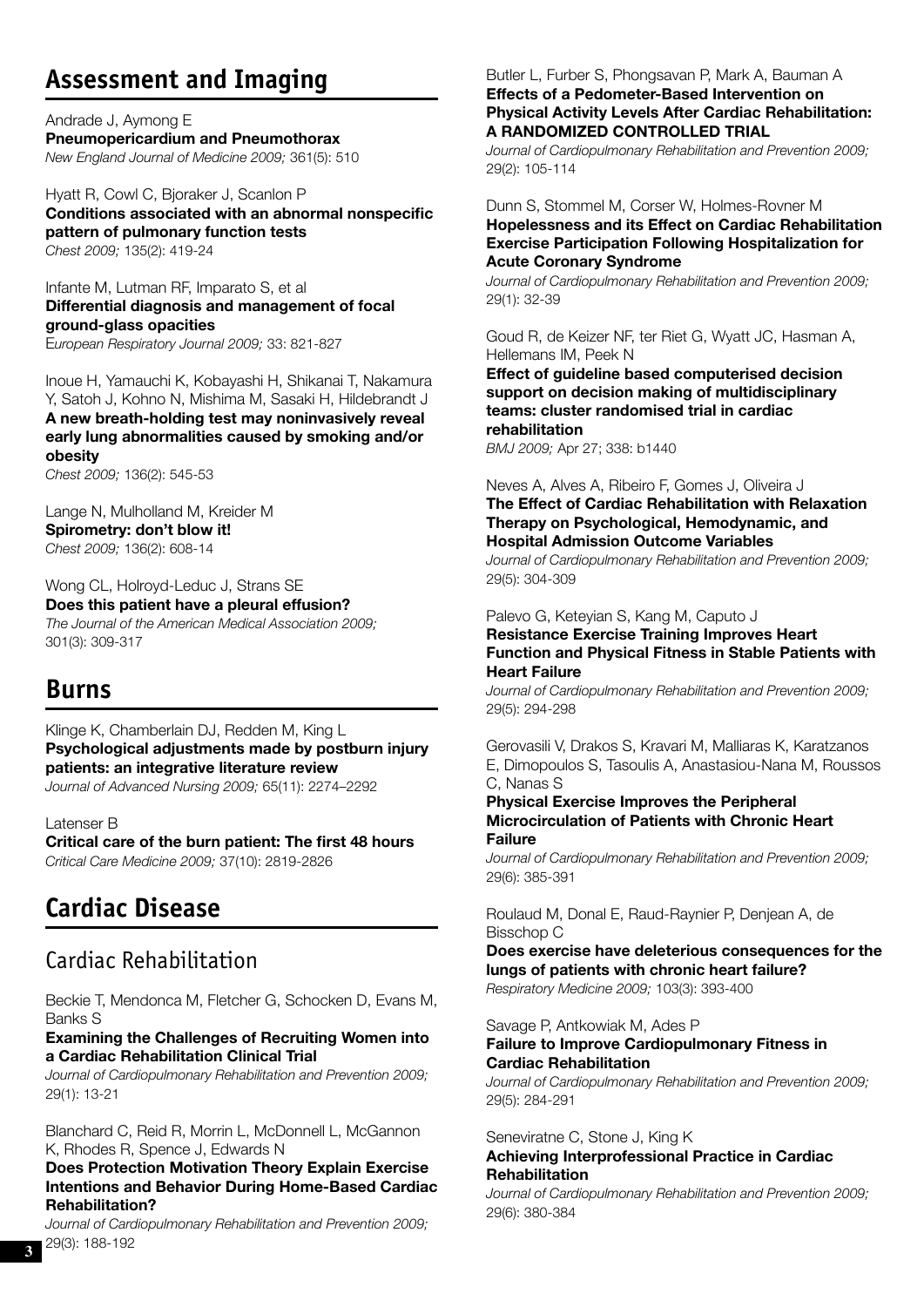#### Sharp J, Freeman C **Patterns and Predictors of Uptake and Adherence to Cardiac Rehabilitation**

*Journal of Cardiopulmonary Rehabilitation and Prevention 2009;* 29(4): 241-247

Stevenson T, Riggin K, Nagelkirk P, Hargens T, Strath S, Kaminsky L

#### **Physical Activity Habits of Cardiac Patients Participating in an Early Outpatient Rehabilitation Program**

*Journal of Cardiopulmonary Rehabilitation and Prevention 2009;* 29(5): 299-303

### Coronary Heart Disease

Arnold J, Goodacre S, Bath P, Price J

**Information sheets for patients with acute chest pain: randomised controlled trial** *BMJ 2009;* Feb 26; 338: b541

Dumurgier J, Elbaz A, Ducimetière P, Tavernier B, Alpérovitch A, Tzourio C **Slow walking speed and cardiovascular death in well functioning older adults: prospective cohort study**

*BMJ 2009;* Nov 10; 339: b4460

Fernandez R, Davidson P, Griffiths R, Juergens C, Salamonson Y

**Development of a health-related lifestyle selfmanagement intervention for patients with coronary heart disease** *Heart and Lung 2009;* 38(6): 491-498

Keller T, Zeller T, Peetz D, Tzikas S,et al **Sensitive Troponin I Assay in Early Diagnosis of Acute Myocardial Infarction**

*New England Journal of Medicine 2009;* 361(9): 868-77

#### Kirk J, Jahoda A

**The Role of Emotional Imagery and Somatosensory Amplification in Atypical Chest Pain in Patients With Angina Pectoris: A SINGLE-CASE EXPERIMENTAL DESIGN**

*Journal of Cardiopulmonary Rehabilitation and Prevention 2009;*  29(2): 121-125

Strazzullo P, D'Elia L, Kandala NB, Cappuccio FP **Salt intake, stroke, and cardiovascular disease: meta-analysis of prospective studies** *BMJ 2009;* Nov 24; 339: b4567

Trikalinos T, Alsheikh-Ali A, Tatsioni A, Nallamothu B, Kent D **Percutaneous coronary interventions for non-acute coronary artery disease: a quantitative 20-year synopsis and a network meta-analysis**

*The Lancet 2009;* 373(9667): 911-918

### Heart Failure

#### Flynn K E, Pina I L, Whellan D J, Lin C, et al **Effects of exercise training on health status in patients with chronic heart failure: HF-ACTION Randomised Controlled Trial**

*The Journal of the American Medical Association 2009;* 301(14): 1451-1459

Krum H, Abraham WT **Heart failure**  *The Lancet 2009;* 373 (9667): 941-955

Massimo F

**Exercise tolerance measurements in pulmonary vascular diseases and chronic heart failure** *Respiration 2009;* 77(3): 241-251

Meyerson K, Setter Kline K

**Qualitative analysis of a mutual goal-setting intervention in participants with heart failure** *Heart and Lung 2009;* 38(1): 1-9

O'Connor CM, Whellan DJ, Lee KL, Keteyia SJ, et al **Efficacy and safety of exercise training in patients with chronic heart failure: HF-ACTION Randomised Controlled Trial**

*The Journal of the American Medical Association 2009;* 301(14): 1439-1450

#### Pecchiari M, Anagnostakos T, D'Angelo E, et al **Effect of heliox breathing on flow limitation in chronic heart failure patients**

*European Respiratory Journal 2009;* 33: 1367-1373

Smeulders E, van Haastregt J, Janssen-Boyne J, Stoffers H, van Eijk J, Kempen G

**Feasibility of a group-based self-management program among congestive heart failure patients** *Heart and Lung 2009;* 38(6): 499-512

Stein R, Chiappa G, Güths H, Dall'Ago P, Ribeiro J Inspiratory Muscle Training Improves Oxygen Uptake Efficiency Slope in Patients With Chronic Heart Failure Journal of Cardiopulmonary Rehabilitation and Prevention 2009; 29(6): 392-395

#### Strong AL, Gilmour JA

#### **Representations of heart failure in internet patient information**

*Journal of Advanced Nursing 2009;* 65 (3): 596-605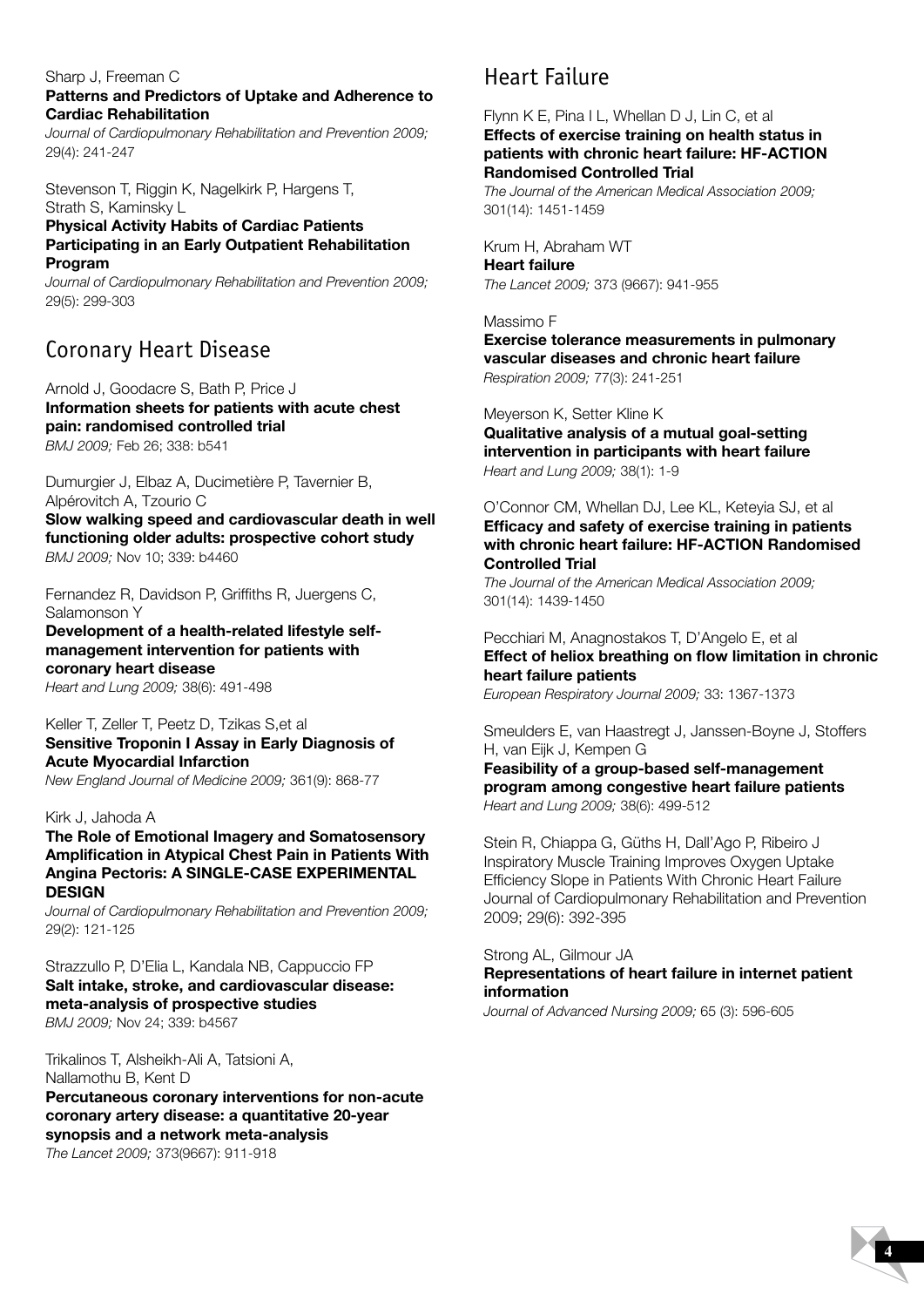# **Continuing Professional Development**

Buckley J, Addrizzo-Harris D, Clay A, Curtis R, Kotlof R, Lorin S, Murin S, Sessler C, Rogers P, Rosen M, Spevetz A, King T, Malhotra A, Parsons P

#### **Multisociety Task Force Recommendations of competencies in pulmonary and critical care medicine**

*American Journal of Respiratory and Critical Care Medicine 2009;* 180:290-295

#### Sirur R, Richardson J, Wishart L, Hanna S **The role of theory in increasing adherence to prescribed practice**

*Physiotherapy Canada 2009;* 61(2): 68-77

# **Cough**

Butler CC, Hood K, Verheij T, Little P, Melbye H, Nuttall J, Kelly J, Mölstad S, Godycki-Cwirko M, Almirall J, Torres A, Gillespie D, Rautakorpi U, Coenen S, Goossens H **Variation in antibiotic prescribing and its impact on recovery in patients with acute cough in primary care: prospective study in 13 countries** *BMJ 2009;* Jun 23; 338: b2242

#### Dettmar PW, Strugala V, Fathi H, et al

**The Online Cough Clinic: developing guideline-based diagnosis and advice**

*European Respiratory Journal 2009;* 34: 819-824

#### Field S, Conley D, Thawer A, Leigh R, Cowie R

**Effect of the management of patients with chronic cough by pulmonologists and certified respiratory educators on quality of life: a randomized trial**  *Chest 2009;* 136(4): 1021-8

Lee SC, Park JH, Kang SW, Kim DH, Sang HS

**External Control of Exhalation for Cough Assistance: A Method for Patients with Glottis Dysfunction and/ or Tracheostomy** 

*Archives of Physical Medicine and Rehabilitation 2009;* 90(8): 1402-1407

# **Critical Care**

### Acute Lung Injury and ARDS

Cox C, Docherty S, Brandon D, et al **Surviving critical illness: Acute respiratory distress syndrome as experienced by patients and their caregivers**

*Critical Care Medicine 2009;* 37(10): 2702-2708

#### Honiden S, Gong M **Diabetes, insulin, and development of acute lung injury**  *Critical Care Medicine 2009;* 37(8): 2455-2464

Hough CL, Steinberg KP, Thompson BT, Rubenfeld GD, Hudson LD

**Intensive Care unit-acquired neuro-myopathy and corticosteroids in survivors of persistent ARDS** *Intensive Care Medicine 2009;* 35(1): 63-68

Phua J, Badia J, Adhikari N, Friedrich J, Fowler R, Singh J, Scales D, Stather D, Li A, Jones A, Gattas D, Hallett D, Tomlinson G, Stewart T, Ferguson N

**Has mortality from acute respiratory distress syndrome decreased over time?: A systematic review** *American Journal of Respiratory and Critical Care Medicine 2009;*  179(3): 220-227

Romero CM, Cornejo RA, Gálvez LR, Llanos OP, Tobar EA, Berasaín MA, Arellano DH, Larrondo JF, Castro JS **Extended prone position ventilation in severe acute respiratory distress syndrome: A pilot feasibility study**

*Journal of Critical Care 2009;* 24(1): 81-88

Sinclair SE, Chi E, Lin HI, Altemeier WA

**Positive end-expiratory pressure alters the severity and spatial heterogeneity of ventilator-induced lung injury: An argument for cyclical airway collapse** *Journal of Critical Care 2009;* 24(2): 206-211

Steimback PW,Oliveira GP, Rzezinski AF, Silva PL, Garcia CSNB, Rangel G, Morales MM, Lapa e Silva JR, Capelozzi VL, Pelosi P, Rocco PRM

#### **Effects of frequency and inspiratory plateau pressure during recruitment manoeuvres on lung and distal organs in acute lung injury**

*Intensive Care Medicine 2009;* 35 (6): 1120-1128

### Critical Care Rehabilitation

Bell L

**Achieving Early Mobility in Mechanically Ventilated Patients** *American Journal of Critical Care 2009;* 18(3): 222

Burtin C, Clerckx B, Robbeets C, et al

**Early exercise in critically ill patients enhances short-term functional recovery** *Critical Care Medicine 2009;* 37(9): 2499-2505

Dincer H, Erhan M **How should we deal with muscle weakness in critically ill patients?** *Critical Care Medicine 2009;* 37(9): 2468-2469

Hodgin K, Nordon-Craft A, McFann K, et al **Physical therapy utilization in intensive care units: Results from a national survey** *Critical Care Medicine 2009;* 37(2): 561-568

Jakob SM, Takala J **Physical and occupational therapy during sedation stops** *The Lancet 2009;* 373(9678): 1824-1826 **<sup>51</sup>**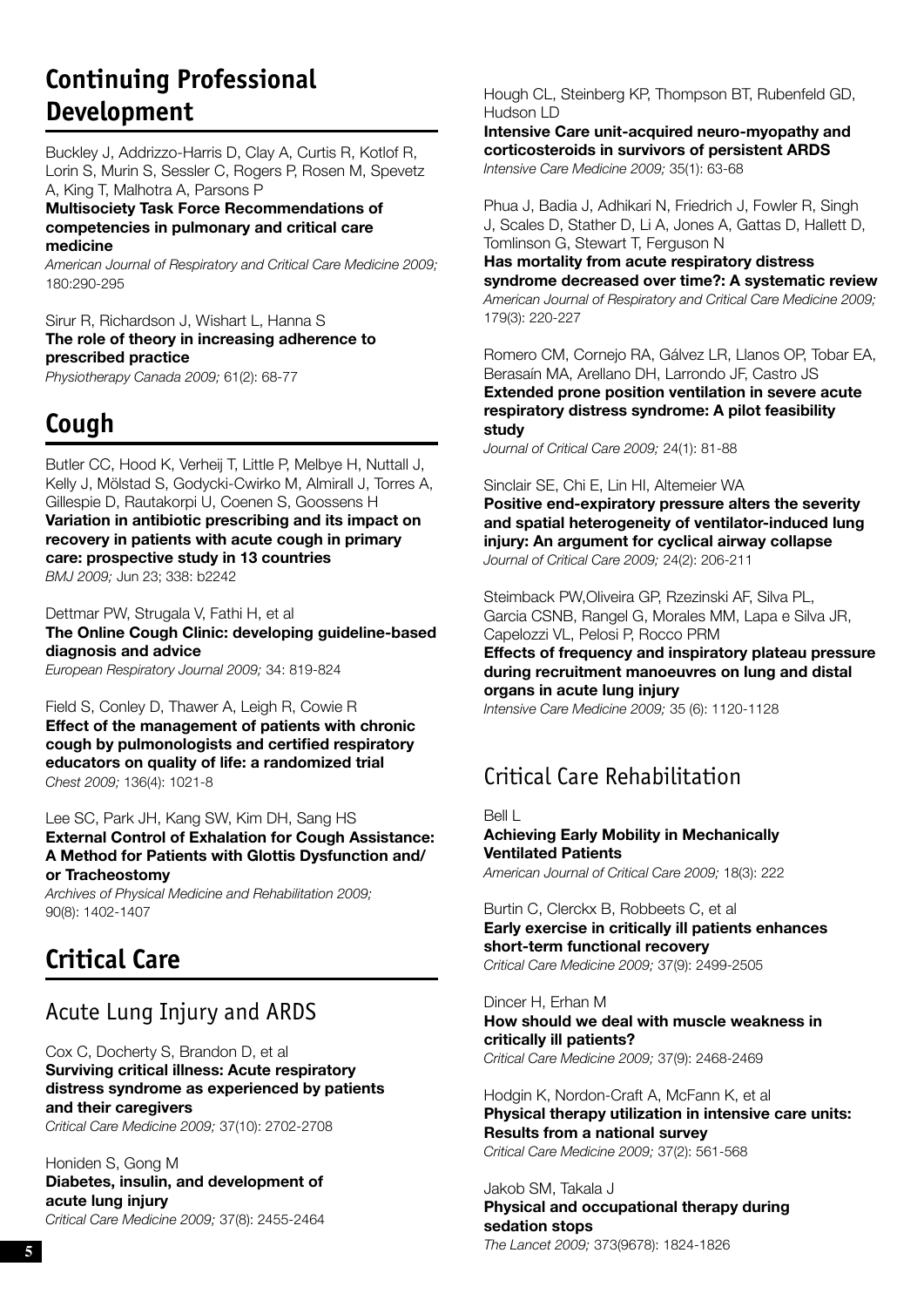McWilliams DJ, Atkinson D, Carter A, Foex BA, Benington S, Conway DH **Feasibility and impact of a structured, exercise-based rehabilitation programme for intensive care survivors**

*Physiotherapy Theory and Practice 2009;* 25(8): 566-571

Perme C, Chandrashekar R

**Early Mobility and Walking Program for Patients in Intensive Care Units: Creating a Standard of Care** *American Journal of Critical Care 2009;* 18(3): 212-221

Schweickert WD, Pohlman MC, Pohlman AS, et al **Early physical and occupational therapy in mechanically ventilated, critically ill patients: a randomised controlled trial** 

*The Lancet 2009;* 373(9678): 1874-1882

#### Thomas A

**Exercise intervention in the critical care unit - what is the evidence?**

*Physical Therapy Reviews 2009;* 14(1): 50-59

Thomas A, Wright K, Mill L

**The incidence of physiotherapy and rehabilitation activities within a general Intensive Care Unit**

*Journal of the Association of Chartered Physiotherapists in Respiratory care 2009;* 41: 3-8

van der Schaaf M, Beelen A, Dongelmans DA, Vroom, MB, Nollet F

**Functional status after intensive care: A challenge for rehabilitation professionals to improve outcome** *Journal of Rehabilitation Medicine 2009;* 41(5): 360-366

van der Schaaf M, Beelen A, Dongelmans DA, Vroom MB, Nollet F

#### **Poor functional recovery after a critical illness: A longitudinal study**

*Journal of Rehabilitation Medicine 2009;* 41(13): 1041-1048

### Head Injury

Chang J, Youn T, Benson D et al **Physiologic and functional outcome correlates of brain tissue hypoxia in traumatic brain injury** *Critical Care Medicine 2009;* 37(1): 283-290

Maloney-Wilensky E, Gracias V, Itkin A, et al **Brain tissue oxygen and outcome after severe traumatic brain injury: A systematic review** *Critical Care Medicine 2009;* 37(6): 2057-2063

### General Intensive Care

Alameddine M, Dainty KN, Deber R, Sibbald WJ **The intensive care unit work environment: Current challenges and recommendations for the future** *Journal of Critical Care 2009;* 24(2): 243-248

Alberda C, Gramlich L, Jones N, Jeejeebhoy K, Day AG, Dhaliwal R, Heyland DK

**The relationship between nutritional intake and clinical outcomes in critically ill patients: results of an international multicenter observational study** *Intensive Care Medicine 2009;* 35(10): 1728-1737

Annane D, Bellissant E, Bollaert P-E, Briegel J, Confalonieri M, et al

**Corticosteroids in the treatment of severe sepsis and septic shock in adults: a systematic review** 

*The Journal of the American Medical Association 2009;* 301(22): 2362-2375

Arabi YM, Alhashemi JA, Tamim HM, Esteban A, Haddad SH, Dawood A, Shirawi N, Alshimemeri AA **The impact of time to tracheostomy on mechanical ventilation duration, length of stay, and mortality in intensive care unit patients**

*Journal of Critical Care 2009;* 24(3): 435-440

#### Bell L

**Nursing Care and Intracranial Pressure Monitoring** *American Journal of Critical Care 2009;* 18(4): 338

#### Bradley C, Brasel K

**Developing guidelines that identify patients who would benefit from palliative care services in the surgical intensive care unit**

*Critical Care Medicine 2009;* 37(3): 946-950

Brogan TV, Thiagarajan RR, Rycus PT, Bartlett RH, Bratton SL

**Extracorporeal membrane oxygenation in adults with severe respiratory failure: a multi-center database** *Intensive Care Medicine 2009;* 35(12): 2105-2114

#### Casarini K, Gorayeb R, Filho A

**Coping by relatives of critical care patients** *Heart and Lung 2009;* 38(2): 217-227

Cuthbertson B, Rattray J, Campbell M, Gager M, Roughton S, Smith A, Hull A, Breeman S, Norrie J, Jenkinson D, Hernández R, Johnston M, Wilson E, Waldmann C

**PRaCTICaL study group The PRaCTICaL study of nurse led, intensive care follow-up programmes for improving long term outcomes from critical illness: a pragmatic randomised controlled trial**

*BMJ 2009;* Oct 16; 339: b3723

Doig GS, Heighes PT, Simpson F, Sweetman AE, Davies AR

**Early enteral nutrition, provided within 24 h of injury or intensive care unit admission, significantly reduces mortality in critically ill patients: a meta-analysis of randomised controlled trials** 

*Intensive Care Medicine 2009;* 35(12): 2018-2027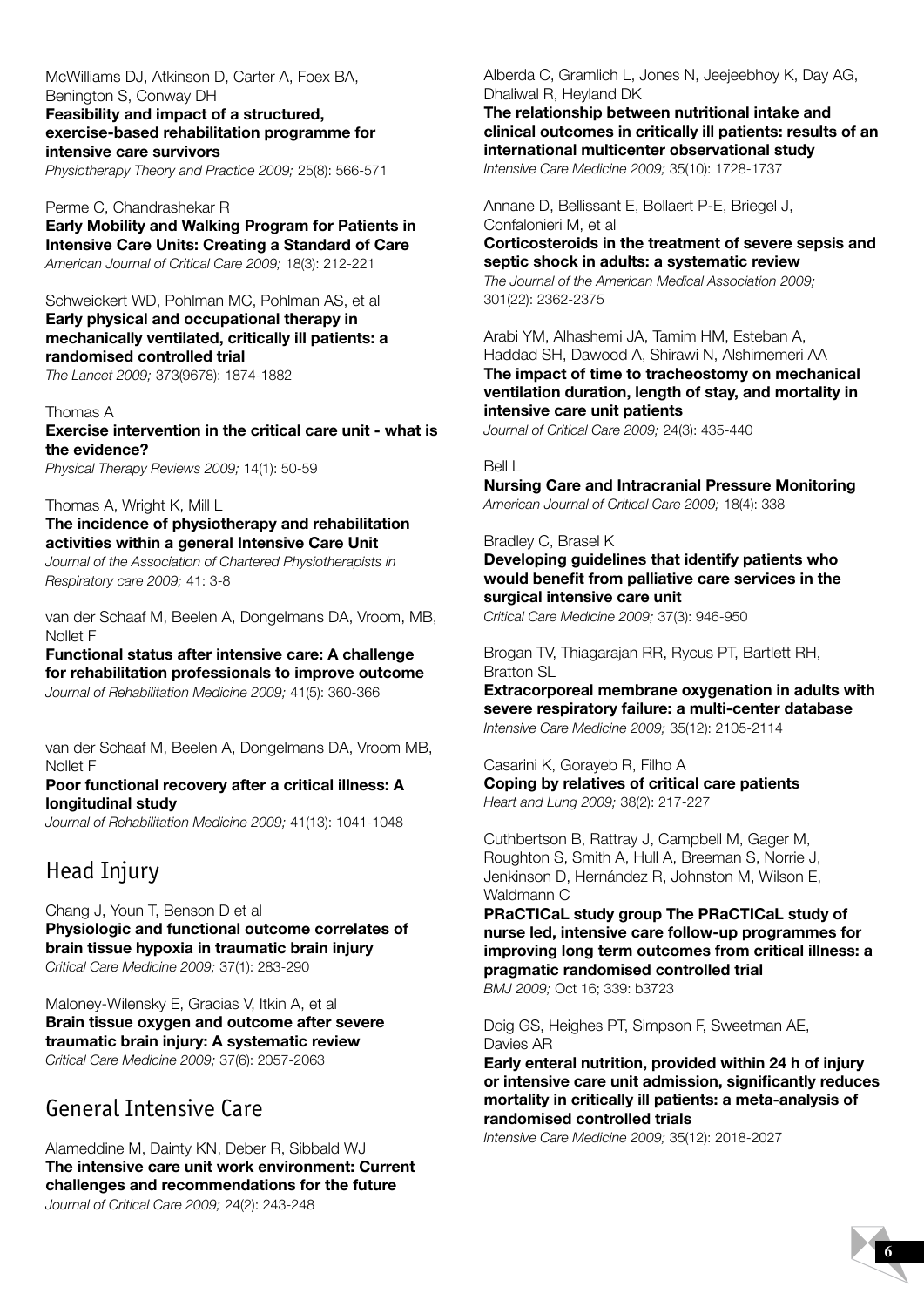Donahoe L, McDonald E, Kho ME, Maclennan M, Stratford PW, Cook DJ **Increasing Reliability of APACHE II Scores in a Medical-Surgical Intensive Care Unit: A Quality Improvement Study**

*American Journal of Critical Care 2009;* 18(1): 58-64

Durairaj L, Mohamad Z, Launspach JL, Ashare A, Choi JY, Rajagopal S, Doern GV, Zabner J

**Patterns and density of early tracheal colonization in intensive care unit patients** *Journal of Critical Care 2009;* 24(1): 114-121

Epstein C, Tsaras G, Amoateng-Adjepong Y, Greiner P, Manthous C **Does race affect readmission to hospital after critical illness?**

*Heart and Lung 2009;* 38(1): 66-76

Fahy B, Sheehy A Coursin D **Glucose control in the intensive care unit** *Critical Care Medicine 2009;* 37(5): 1769-1776

Figueroa-Ramos MI, Arroyo-Novoa CM, Lee KA, Padilla G, Puntillo KA

**Sleep and delirium in ICU patients: a review of mechanisms and manifestations** 

*Intensive Care Medicine 2009;* 35(5): 781-795

Glenny RW **Determinants of regional ventilation and blood flow in the lung** *Intensive Care Medicine 2009;* 35(11): 1833-1842

Fowler R, Adhikari N, Scales D, Lee W, Rubenfeld G **Update in critical care 2008**

*American Journal of Respiratory and Critical Care Medicine 2009;* 179: 743-758

Ho KM, Dobb GJ, Lee KY, Finn J, Knuiman M, Webb SAR **The effect of comorbidities on risk of intensive care readmission during the same hospitalization: A linked data cohort study**

*Journal of Critical Care 2009;* 24(1): 101-107

Hutchings A, Durand MA, Grieve R, Harrison D, Rowan K, Green J, Cairns J, Black N

**Evaluation of modernisation of adult critical care services in England: time series and cost effectiveness analysis**  *BMJ 2009;* Nov 11; 339: b4353

Iltis A, Rie M, Wall A **Organ donation, patients' rights, and medical responsibilities at the end of life** *Critical Care Medicine 2009;* 37(1): 310-315

Jhanji S, Stirling S, Patel N, et al

**The effect of increasing doses of norepinephrine on tissue oxygenation and microvascular flow in patients with septic shock**

*Critical Care Medicine 2009;* 37(6): 1961-1966

Knowles R, Tarrier N **Evaluation of the effect of prospective patient diaries on emotional well-being in intensive care unit survivors: A randomized controlled trial** *Critical Care Medicine 2009;* 37(1):184–191

Kopterides P, Siempos I, Armaganidis A **Prone positioning in hypoxemic respiratory failure: Meta-analysis of randomized controlled trials** *Journal of Critical Care 2009;* 24(1): 89-100

Kross E, Engelberg R, Shannon S, Curtis J **Potential for response bias in family surveys about end-of-life care in the ICU** *Chest 2009;* 136(6): 1496-502

Latenser B

**Critical care of the burn patient: The first 48 hours** *Critical Care Medicine 2009;* 37(10): 2819-2826

Lee JY, Park SK, Kim HJ, Hong SB, Lim CM, Koh Y **Outcome of early intensive care unit patients readmitted in the same hospitalization** *Journal of Critical Care 2009;* 24(2): 267-272

Linko R, Okkonen M, Pettilä V, Perttilä J, Parviainen I, Ruokonen E, Tenhunen J, Ala-Kokko T, Varpula T **Acute respiratory failure in intensive care units. FINNALI: a prospective cohort study** *Intensive Care Medicine 2009;* 35(8): 1352-1361

Lott J, Iwashyna T, Christie J, Asch D, Kramer A, Kahn J **Critical illness outcomes in speciality versus general intensive care units**

*American Journal of Respiratory and Critical Care Medicine 2009;* 179: 676-683

Manojlovich M, Antonakos CL, Ronis DL **Intensive Care Units, Communication Between Nurses and Physicians, and Patients' Outcomes** *American Journal of Critical Care 2009;* 18(1): 21-30

Mularski R, Puntillo K, Varkey B, Erstad B, Grap M, Gilbert H, Li D, Medina J, Pasero C, Sessler C **Pain management within the palliative and end-of-life care experience in the ICU** *Chest 2009;* 135(5): 1360-9

Myhren H,Tøien K, Ekeberg O, Karlsson S, Sandvik L, Stokland O **Patients' memory and psychological distress after ICU stay compared with expectations of the relatives** *Intensive Care Medicine 2009;* 35(12): 2078-2086

Oddo M, Carrera E, Claassen J, et al **Continuous electroencephalography in the medical intensive care unit** *Critical Care Medicine 2009;* 37(6): 2015-2056

Olson DM, Thoyre SM, Bennett SN, Stoner JB, Graffagnino C

**Effect of Mechanical Chest Percussion on Intracranial Pressure: A Pilot Study**

**71** *American Journal of Critical Care 2009;* 18(4): 330-335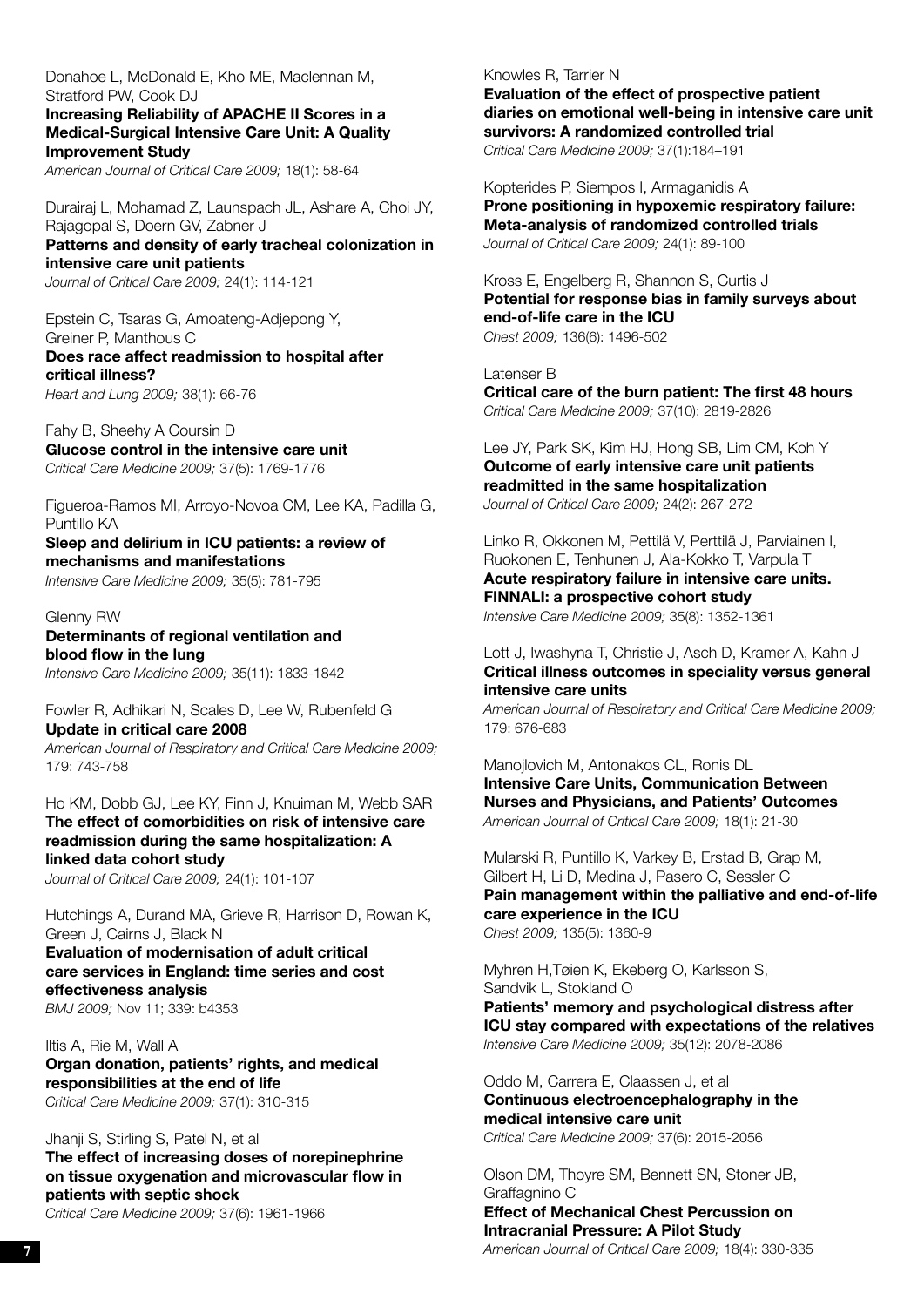Paratz JD, Stockton KA **Efficacy and safety of normal saline instillation: A systematic review**

*Physiotherapy 2009;* 95(4): 241-250

#### Payen D, Mateo J, Cavaillon, J et al

**Impact of continuous venovenous hemofiltration on organ failure during the early phase of severe sepsis: A randomized controlled trial**

*Critical Care Medicine 2009;* 37(3): 803-810

Pisani M,Murphy TE, Araujo KLB, Slattum P, Van Ness PH, Inouye SK

**Benzodiazepine and opioid use and the duration of intensive care unit delirium in an older population** *Critical Care Medicine 2009;* 37(1): 177-183

Polderman K and Herold

**Therapeutic hypothermia and controlled normothermia in the intensive care unit: Practical considerations, side effects, and cooling methods** *Critical Care Medicine 2009;* 37(3): 1101-1120

Protti A, Chiumello D, Cressoni M, Carlesso E, Mietto C, Berto V, Lazzerini M, Quintel M, Gattinoni L

**Relationship between gas exchange response to prone position and lung recruitability during acute respiratory failure**

*Intensive Care Medicine 2009;* 35(6): 1011-1017

Pudas-Tähkä S, Axelin A, Aantaa R, Lund V, Salanterä S **Pain assessment tools for unconscious or sedated intensive care patients: a systematic review** *Journal of Advanced Nursing 2009;* 65(5): 946–956

#### Roberts FE

**Consensus among physiotherapists in the UK on the use of normal saline instillation prior to endotracheal suction: a Delphi study** *Physiotherapy Canada 2009;* 61(2): 107-115

Sharshar T, Bastuji-Garin S, Stevens R, et al **Presence and severity of intensive care unit-acquired paresis at time of awakening are associated with increased intensive care unit and hospital mortality** *Critical Care Medicine 2009;* 37(12): 3047-3053

Silvestre J, Póvoa P, Coelho L, Almeida E, Moreira P, Fernandes A, Mealha R, Sabino H **Is C-reactive protein a good prognostic marker in septic patients?**

*Intensive Care Medicine 2009;* 35(5): 909-913

Simpkin AL, Robertson LC, Barber VS, Young JD **Modifiable factors influencing relatives' decision to offer organ donation: systematic review**  *BMJ 2009;* Apr 21; 338: b991

#### Slutsky A

#### **Improving outcomes in critically ill patients – the seduction of physiology**

*The Journal of the American Medical Association 2009;* 302(18): 2030-2032

Steven Z, Pantilat M D **Communicating with a seriously ill patient**

*The Journal of the American Medical Association 2009;*  301(12): 1279-1281

#### Subbe C

**Which COPD patients should be admitted to the ICU?** *Thorax 2009;* 64: 735

Taccone P, Pesenti A, Latini R, Polli F, Vagginelli F, et al **Prone positioning in patients with moderate and severe acute respiratory distress: a randomised controlled trial**

*The Journal of the American Medical Association 2009;*  302(18): 1977-1984

Tanios MA, de Wit M, Epstein SK, Devlin JW **Perceived barriers to the use of sedation protocols and daily sedation interruption: A multidisciplinary survey** *Journal of Critical Care 2009;* 24(1): 66-73

Wildman MJ, Sanderson CFB, Groves J, Reeves BC, Ayres JG, Harrison D, Young D, Rowan K **Survival and quality of life for patients with COPD or asthma admitted to intensive care in a UK multicentre cohort: the COPD and Asthma Outcome Study (CAOS)**

*Thorax 2009;* 64: 128-132

Wunsch H, Kress JP **A new era for sedation in ICU patients**  *The Journal of the American Medical Association 2009;*  301(51): 542-544

Yin N, Kaestle S, Yin J, et al I**nhaled nitric oxide versus aerosolized iloprost for the treatment of pulmonary hypertension with left heart disease**

*Critical Care Medicine 2009;* 37(3): 980-986

### Mechanical Ventilation

Bloos F, Muller S, Harz A, Gugel M, Geil D, Egerland K, Reinhart K, Marx G **Effects of staff training on the care of mechanically ventilated patients: a prospective cohort study**  *British Journal of Anaesthesia 2009;* 103(2): 223–227

#### Bradley RD

**Update in sleep and control of ventilation 2008**

*American Journal of Respiratory and Critical Care Medicine 2009;* 179: 528-532

Briggs S, Goettler CE, Schenarts PJ, Newell MA, Sagraves SG, Bard MR, Toschlog EA, Rotondo MF

**High-Frequency Oscillatory Ventilation as a Rescue Therapy for Adult Trauma Patients**

*American Journal of Critical Care 2009;* 18(2): 144-148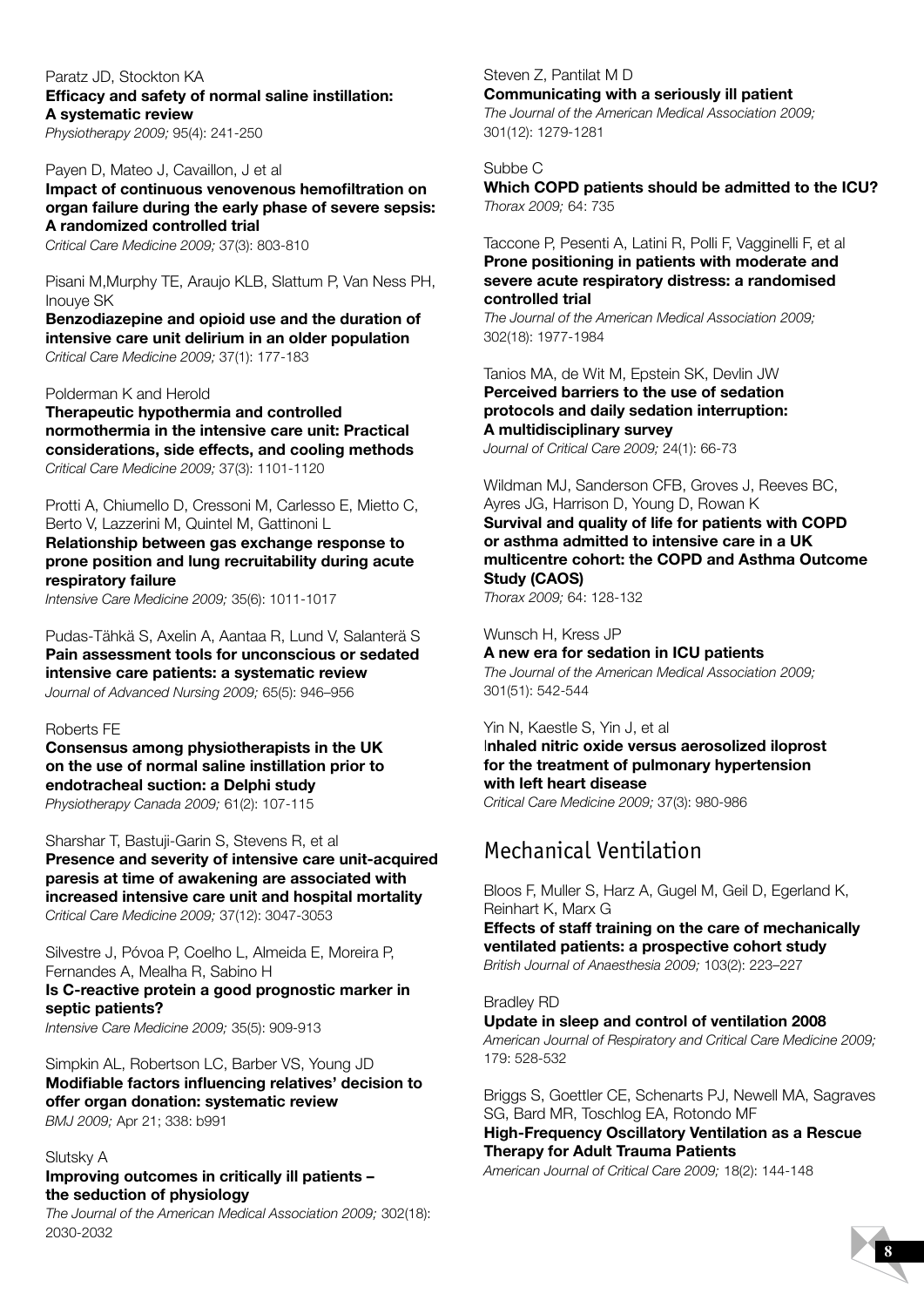Cox C, Martinu T, Sathy S, et al **Expectations and outcomes of prolonged mechanical ventilation**

*Critical Care Medicine 2009;* 37(11): 2888-2894

Craven D, Chroneou A, Zias N, Hjalmarson K **Ventilator-associated tracheobronchitis: the impact of targeted antibiotic therapy on patient outcomes** *Chest 2009;* 135(2): 521-8

Elkhatib M, Bou-Khalil P, Zeineldine S, Kanij N, Abi-Saad G, Jamaleddine G **Metabolic and Respiratory Variables during Pressure Support Ventilation versus Synchronized Intermittent Mandatory Ventilation**

*Respiration 2009,* 77(2): 154-159

Fanelli V, Mascia L, Puntorieri V, et al **Pulmonary atelectasis during low stretch ventilation: "Open lung" versus "lung rest" strategy** *Critical Care Medicine 2009;* 37(3): 1046-1053

Grap MJ

**Not-so-Trivial Pursuit: Mechanical Ventilation Risk Reduction**

*American Journal of Critical Care 2009;* 18(4): 299-309

Jones A, Thomas P, Paratz J **Comparison of flow rates produced by two frequently used manual Hyperinflation circuits: A benchtop study** 

*Heart and Lung 2009;* 38(6): 513-516

Lemes D, Zin W, Guimaraes F

**Hyperinflation using pressure support ventilation improves secretion clearance and respiratory mechanics in ventilated patients with pulmonary infection: a randomised crossover trial**

*Australian Journal of Physiotherapy 2009;* 55(4): 249-254

Lieberman D, Nachshon L, Miloslavsky O, Dvorkin V, Shimoni A, Lieberman D

**How do older ventilated patients fare? A survival/ functional analysis of 641 ventilations** *Journal of Critical Care 2009;* 24(3): 340-346

Lu Y, Burykin A, Deem MW, Buchman TG **Predicting clinical physiology: A Markov chain model of heart rate recovery after spontaneous breathing trials in mechanically ventilated patients** *Journal of Critical Care 2009;* 24(3): 347-361

Marjolein de Wit, Pedram S, Best AM, Epstein SK **Observational study of patient-ventilator asynchrony and relationship to sedation level** *Journal of Critical Care 2009;* 24(1): 74-80

Moraine J, Truflandier K, Vandenbergen N, Berré J, Mélot C, Vincent J

**Placement of the nebulizer before the humidifier during mechanical ventilation: Effect on aerosol delivery**

*Heart and Lung 2009;* 38(5): 435-439

Müller T, Lubnow M, Philipp A, et al **Extracorporeal pumpless interventional lung assist in clinical practice: determinants of efficacy**  *European Respiratory Journal 2009;* 33: 551-558

Peek, GJ, Mugford M, Tiruvoipati R, Wilson A, Allen E, Thalanany MM, Hibbert CL, Truesdale A, Clemens F, Cooper N, Firmin RK, Elbourne D for CESAR trial collaboration

**Efficacy and economic assessment of conventional ventilatory support versus extracorporeal membrane oxygenation for severe adult respiratory failure (CESAR): a multicentre randomised controlled trial**  *The Lancet 2009;* 374(9698): 1351-1363

Pellicano A, Tingay DG, Mills JF, Fasulakis S, Morley CJ, Dargaville PA

**Comparison of four methods of lung volume recruitment during high frequency oscillatory ventilation** 

*Intensive Care Medicine 2009;* 35(11): 1990-1998

Sinha P, Fauvel NJ, Singh S, Soni N **Ventilatory ratio: a simple bedside measure of measure of ventilation** 

*British Journal of Anaesthesia 2009;* 102(5): 692–697

Sole ML, Penoyer DA, Su X, Jimenez E, Kalita SJ, Poalillo E, Byers JF, Bennett M, Ludy JE **Assessment of Endotracheal Cuff Pressure by Continuous Monitoring: A Pilot Study**  *American Journal of Critical Care 2009;* 18(2): 133-143

Spieth P, Carvalho A, Pelosi P, Hoehn C, Meissner C, Kasper M, Hubler M, von Neindorff M, Dassow C, Barrenschee M, Uhlig S, Koch T, de Abreu M **Variable tidal volumes improve lung protective** 

**ventilation strategies in experimental lung injury** *American Journal of Respiratory and Critical Care Medicine 2009;*  179: 684-693

Thille AW, Lyazidi A, Richard JCM, Galia F, Brochard L **A bench study of intensive-care-unit ventilators: new versus old and turbine-based versus compressed gas-based ventilators** 

*Intensive Care Medicine 2009;* 35(8): 1368-1376

Vargas F, Boyer A, Bui HN, Guenard H, Gruson D, Hilbert G **Effect of intrapulmonary percussive ventilation on expiratory flow limitation in chronic obstructive pulmonary disease patients**

*Journal of Critical Care 2009;* 24(2): 212-219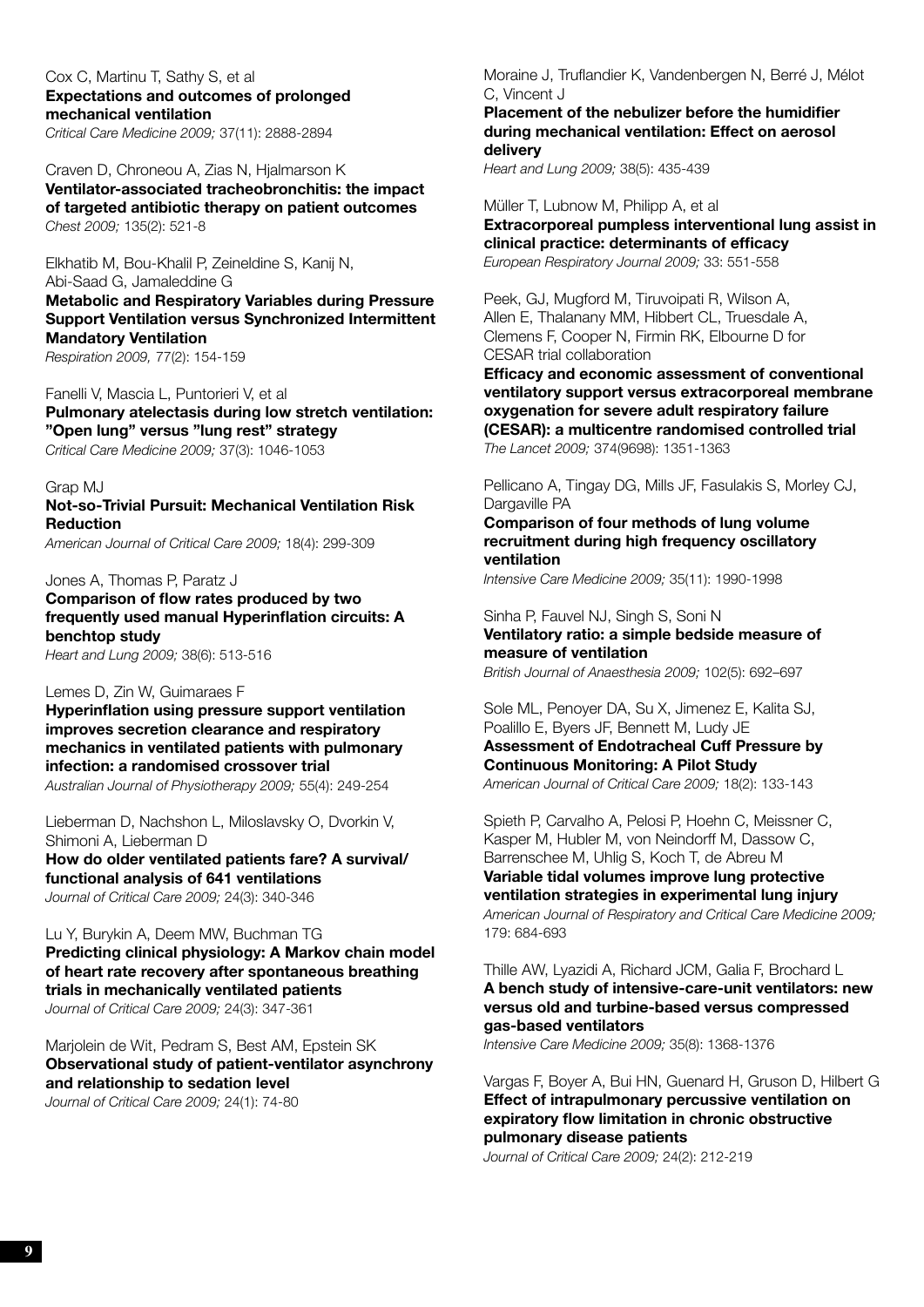### Tracheostomy

Day T, Iles N, Griffiths P **Effect of performance feedback on tracheal suctioning knowledge and skills: randomized controlled trial**

*Journal of Advanced Nursing 2009;* 65(7): 1423–1431

Freeman B, Kennedy C, Coopersmith C, et al **Examination of non-clinical factors affecting tracheostomy practice in an academic surgical intensive care unit** *Critical Care Medicine 2009;* 37(12): 3070-3078

#### Lee SC, Park JH, Kang SW, Kim DH, Sang HS **External Control of Exhalation for Cough Assistance: A Method for Patients with Glottis Dysfunction and/ or Tracheostomy**

*Archives of Physical Medicine and Rehabilitation 2009;*  90(8): 1402-1407

Sherlock ZV, Wilson JA, Exley C

**Tracheostomy in the acute setting: Patient experience and information needs** *Journal of Critical Care 2009;* 24(4): 501-507

### Ventilator Acquired Pneumonia

Alexiou VG, Ierodiakonou V, Dimopoulos G, Falagas ME **Impact of patient position on the incidence of ventilator-associated pneumonia: A meta-analysis of randomized controlled trials**

*Journal of Critical Care 2009;* 24(4): 515-522

#### Caruso P, Denari S, Ruiz S, et al **Saline instillation before tracheal suctioning decreases the incidence of ventilator-associated pneumonia**

*Critical Care Medicine 2009;* 37(1):32-38

Garcia R, Jendresky L, Colbert L, Bailey A, Zaman M, Majumder M **Reducing Ventilator-Associated Pneumonia Through Advanced Oral-Dental Care: A 48-Month Study** *American Journal of Critical Care 2009;* 18(6): 523-532

#### Halm MA, Armola R

**Effect of Oral Care on Bacterial Colonization and Ventilator-Associated Pneumonia** *American Journal of Critical Care 2009;* 18(3): 275-278

Hawe CS, Ellis KS, Cairns CJS, Longmate A **Reduction of ventilator-associated pneumonia: active versus passive guideline implementation**  *Intensive Care Medicine 2009;* 35(7): 1180-1186

Munro CL, Grap MJ, Jones DJ, Donna K. McClish DK, Sessler CN **Chlorhexidine, Toothbrushing, and Preventing Ventilator-Associated Pneumonia in Critically Ill Adults** *American Journal of Critical Care 2009;* 18(5): 428-437

Patman S, Jenkins S, Stiller, K **Physiotherapy does not prevent or hasten recovery from VAP in patients with acquired brain injury**  *Intensive Care Medicine 2009;* 35(2): 258-265

Prendergast V, Hallberg IR, Jahnke H, Kleiman C, Hagell P **Oral Health, Ventilator-Associated Pneumonia, and Intracranial Pressure in Intubated Patients in a Neuroscience Intensive Care Unit**

*American Journal of Critical Care 2009;* 18(4): 368-376

### Weaning

Burns K, Adhikari N, Keenan S, Meade M **Use of non-invasive ventilation to wean critically ill adults off invasive ventilation: meta-analysis and systematic review** 

*BMJ 2009;* May 21; 338: b1574

Nemer SN, Barbas CSV, Caldeira JB, Guimarães B, Azeredo LM, Gago R, Souza PCP

**Evaluation of maximal inspiratory pressure, tracheal airway occlusion pressure, and its ratio in the weaning outcome**

*Journal of Critical Care 2009;* 24(3): 441-446

Sellares J, Acerbi I, Dellaca RL, Ferrer M, Torres A, Navajas D, Farre R

**Respiratory impedence during weaning from mechanical ventilation in a mixed population of critically ill patients**

*British Journal of Anaesthesia 2009;* 103(6): 828–32

Teixeira C, Teixeira PJZ, Pickersgill de Leon P, Oliveira ES **Work of breathing during successful spontaneous breathing trial**

*Journal of Critical Care 2009;* 24(4): 508-514

### **Dyspnoea**

Smith J, Albert P, Bertella E, Lester J, Jack S, Calverley P **Qualitative aspects of breathlessness in health and disease** *Thorax 2009;* 64: 713-718

Williams M, Garrard A, Cafarella P, Petkov J, Frith P **Quality of recalled dyspnoea is different from exercise-induced dyspnoea: an experimental study** *Australian Journal of Physiotherapy 2009;* 55(3): 177-183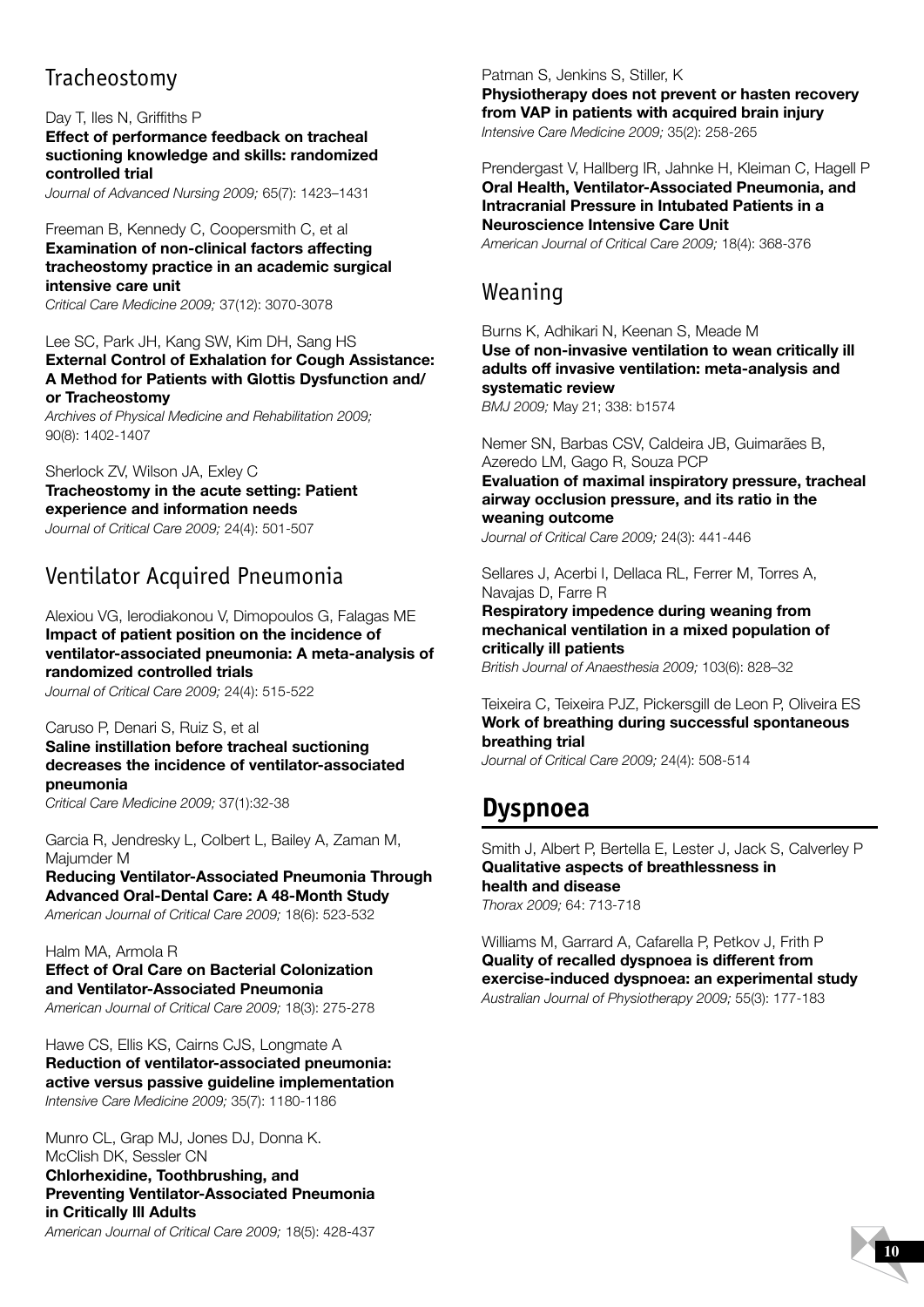# **Exercise and Exercise Testing**

Bussotti M, Agostoni P, Durigato A, Santoriello C, Farina S, Brusasco V, Pellegrino R

**Do maximum flow-volume loops collected during maximum exercise test alter the main cardiopulmonary parameters?**  *Chest 2009;* 135(2): 425-33

Cooper CB

**Airflow obstruction and exercise** *Respiratory Medicine 2009;* 103(3): 325-334

Chetta A, Giovanna P, Aielto M, Tzani P, Olivieri D **The walking capacity in the respiratory patients** *Respiration 2009;* 77(1): 361-367

Doutreleau S, Di Marco P, Talha S, Charloux A, Piquard F, Geny B **Can the Six-Minute Walk Test Predict Peak Oxygen Uptake in Men With Heart Transplant?**

*Archives of Physical Medicine and Rehabilitation 2009;* 90(1): 51-57

Fell C, Xiaohong Liu L, Motika C, Kazerooni E, Gross B, Travis W, Colby T, Murray S, Toews G, Martinez F, Flaherty K **The prognostic value of cardiopulmonary exercise testing in idiopathic pulmonary fibrosis**

*American Journal of Respiratory and Critical Care Medicine 2009;*  179: 402-407

#### Flynn K E, Pina I L, Whellan D J, Lin C, et al **Effects of exercise training on health status in patients with chronic heart failure: HF-ACTION Randomised Controlled Trial**

*The Journal of the American Medical Association 2009;* 301(14): 1451-1459

Grewal J, McCully R B, Kane G C, Lam C, Pellikka P A **Left Ventricular Function and Exercise Capacity** *The Journal of the American Medical Association 2009;*  301(3): 286-294

Kodama S, Saito K, Tanaka S, Maki M, Yacht Y, et al **Cardiorespiratory fitness as a quantitative predictor of all-cause mortality and cardiovascular events in healthy men and women: A meta-analysis**

*The Journal of the American Medical Association 2009;* 301(19): 2024-2035

Kothmann E, Batterham AM, Owen SJ, Turley AJ, Cheesman M, Parry A, Danjoux G

**Effect of short-term exercise training on aerobic fitness in patients with abdominal aortic aneurysms: a pilot study**

*British Journal of Anaesthesia 2009;* 103(4): 505–10

Kothmann E, Danjoux Owen GSJ, Parry A, Turley AJ, Batterham AM

**Reliability of the anaerobic threshold in cardiopulmonary exercise testing of patients with abdominal aortic aneurysms** 

*Anaesethesia 2009;* 64: 9-13

#### Massimo F

**Exercise tolerance measurements in pulmonary vascular diseases and chronic heart failure** *Respiration 2009;* 77(3): 241-251

O'Connor CM, Whellan DJ, Lee KL, Keteyia SJ, et al **Efficacy and safety of exercise training in patients with chronic heart failure: HF-ACTION Randomised Controlled Trial**

*The Journal of the American Medical Association 2009;* 301(14): 1439-1450

Ritti-Dias R, de Moraes Forjaz C, Cucato G, Costa L, Wolosker N, Nelson; de Fátima Nunes Marucci M **Pain Threshold Is Achieved at Intensity above Anaerobic Threshold in Patients With Intermittent Claudication** 

*Journal of Cardiopulmonary Rehabilitation and Prevention 2009;* 29(6): 396-401

Sinclair RCF, Danjoux GR

**Cardiopulmonary exercise testing diagnosis of myocardial suppression** *Anaesthesia 2009;* 64: 459-462

Sinclair RCF, Turley AJ, Goodridge V, Danjoux GR **Does patient reported exercise capacity correlate with anaerobic threshold?** *Anaesthesia 2009;* 64: 459–462

Tresierras M, Balady G

**Resistance Training in the Treatment of Diabetes and Obesity: MECHANISMS AND OUTCOMES** 

*Journal of Cardiopulmonary Rehabilitation and Prevention 2009;* 29(2): 67-75

Whipp BJ, Ward SA

**Quantifying intervention-related improvements in exercise tolerance**

*European Respiratory Journal 2009;* 33: 1254-1260

# **Guidelines**

Bott J, Blumenthal S, Buxton M, Ellum S, Falconer C, Garrod R, Harvey A, Hughes T, Lincoln M, Mikelsons C, Potter C, Pryor J, Rimington L, Sinfield F, Thompson C, Vaughn P, White J

**Guidelines for the physiotherapy management of the adult, medical, spontaneously breathing patient**  *Thorax 2009;* 64: i1-i52

Lim WS, Baudouin SV, George RC, Hill AT, Jamieson C, Le Jeune I, Macfarlane JT, Read RC, Roberts HJ, Levy ML, Wani M, Woodhead MA

**BTS guidelines for the management of community acquired pneumonia in adults: update 2009** *Thorax 2009;* 64: iii1-iii55

Schünemann HJ, Woodhead M, Anzueto A, Buist S, MacNee W, Rabe KF, Heffner J

**A vision statement on guideline development for respiratory disease: the example of COPD**

*The Lancet 2009;* 373(9665): 774-779 **111**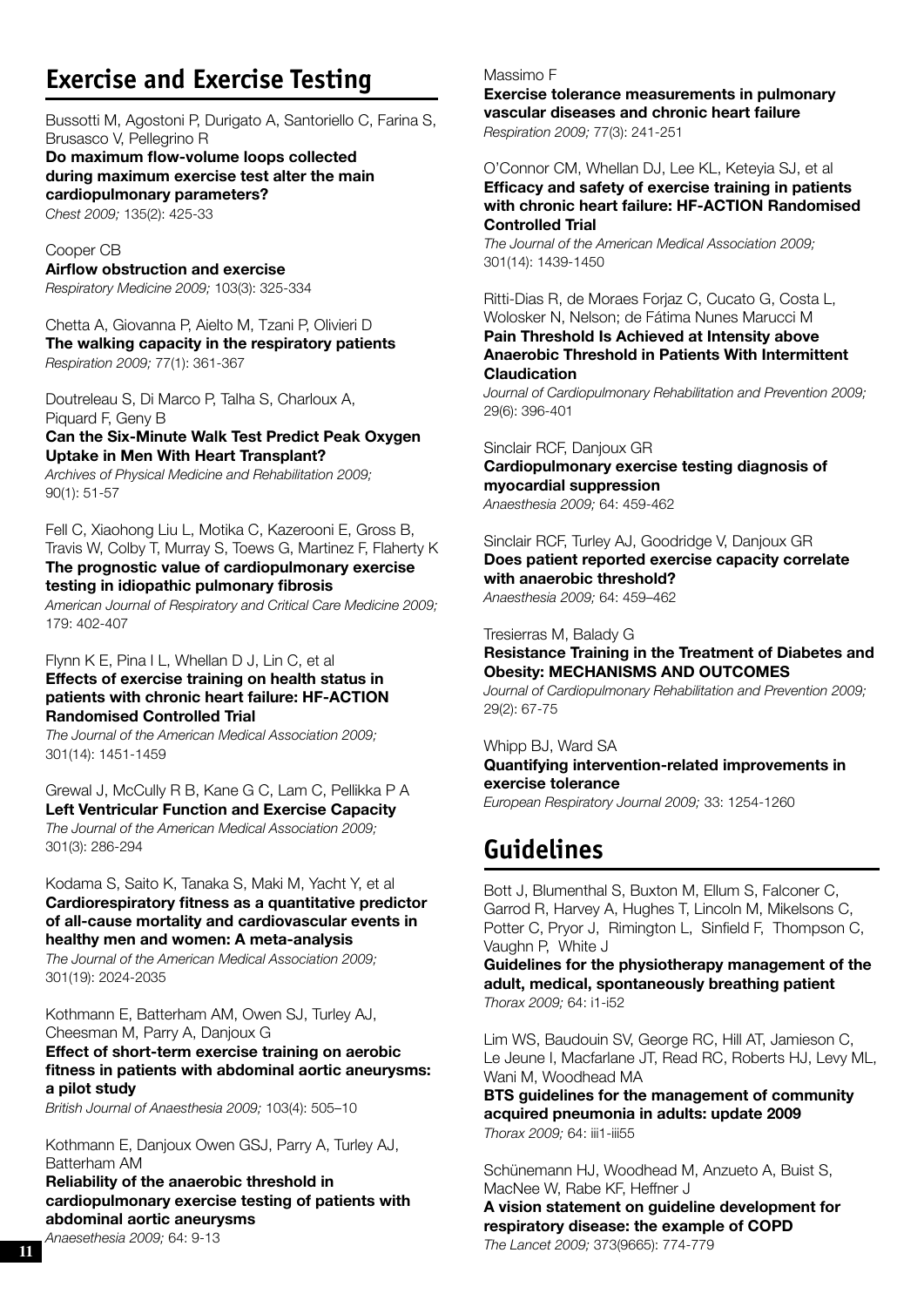# **H1N1 influenza**

Baden L, Drazen J, Kritek P, Curfman G, et al **H1N1 Influenza A Disease — Information for Health Professionals** *New England Journal of Medicine 2009;* 360(25): 2666-7

Chowell G, Bertozzi S, Colchero A, Lopez-Gatell H, et al **Severe Respiratory Disease Concurrent with the Circulation of H1N1 Influenza**

*New England Journal of Medicine 2009;* 361(7): 674-9

Perez-Padilla R, de la Rosa-Zamboni D, Ponce de Leon S, Hernandez M, et al for the INER Working Group on Influenza

**Pneumonia and Respiratory Failure from Swine-Origin Influenza A (H1N1) in Mexico** *New England Journal of Medicine 2009;* 361(7): 680-9

Rubin GJ, Amlôt R, Page L, Wessely S **Public perceptions, anxiety, and behaviour change in relation to the swine flu outbreak: cross sectional telephone survey**  *BMJ 2009;* Jul 2; 339: b2651

# **Humidification**

Lellouche F, Taillé S, Lefrançois F, Deye N, Maggiore M, Jouvet P, Ricard JD, Fumagalli B, Brochard L; and Groupe de travail sur les Respirateurs de l'AP-HP **Humidification performance of 48 passive airway humidifiers: comparison with manufacturer data**  *Chest 2009;* 135(2): 276-86

Ricard JD, Boyer A **Humidification during oxygen therapy and non-invasive ventilation: do we need some and how much?** 

*Intensive Care Medicine 2009;* 35(6):963-965

# **Lung Disease**

### Alpha1-antitrypsin Deficiency

Silverman E, Sandhaus R **Alpha1-Antitrypsin Deficiency**  *New England Journal of Medicine 2009;* 360(26): 2749-57

### Aspergillosis

Brahm H, Segal M **Aspergillosis** *New England Journal of Medicine 2009;* 360(18): 1870-84

### Asthma

Beigelman A, Gunsten S, Mikols C, Vidavsky I, Cannon C, Brody S, Walter M

**Azithromycin attenuates airway inflammation in a noninfectious mouse model of allergic asthma** *Chest 2009;* 136(2): 498-506

Black J, Oliver B, Roth M

**Molecular mechanisms of combination therapy with inhaled corticosteroids and long-acting beta-agonists** *Chest 2009;* 136(4): 1095-100

Boulet LP **Influence of comorbid conditions on asthma** *European Respiratory Journal 2009;* 33: 897-906

Cerveri I, Corsico AG, Accordini S, et al **What defines airflow obstruction in asthma?**  *European Respiratory Journal 2009;* 34: 568-573

Cooper S, Oborne J, Harrison T, Tattersfield A **Effect of mouth taping at night on asthma control – A randomised single-blind crossover study** *Respiratory Medicine 2009;* 103(6): 813-819

Crocker D, Brown C, Moolenaar R, Moorman J, Bailey C, Mannino D, Holguin F **Racial and ethnic disparities in asthma medication usage and health-care utilization: data from the National Asthma Survey** Chest 2009; 136(4): 1063-71

Currie GP, Douglas JG, Heaney LG **Difficult to treat asthma in adults**  *BMJ 2009;* Feb 24; 338: b494

Doherty S **Prescribe systemic corticosteroids in acute asthma** *BMJ 2009;* Apr 3; 338: b1234

#### Ernst E

**Spinal manipulation for asthma: A systematic review of randomised clinical trials** *Respiratory Medicine 2009;* 103(12): 1791-1795

Fanta C **Asthma** 

*New England Journal of Medicine 2009;* 360(10): 1002-14

Gibson PG, Simpson JL

**The overlap syndrome of asthma and COPD: what are its features and how important is it?**  *Thorax 2009;* 64: 728-735

Kandane-Rathnayake RK, Matheson MC, Simpson JA, Tang MLK, Johns DP, Mészáros D, Wood-Baker R, Feather I, Morrison S, Jenkins MA, Giles GG, Hopper J, Abramson MJ, Dharmage SC, Walters EH **Adherence to asthma management guidelines by middle-aged adults with current asthma** 

*Thorax 2009;* 64: 1025-1031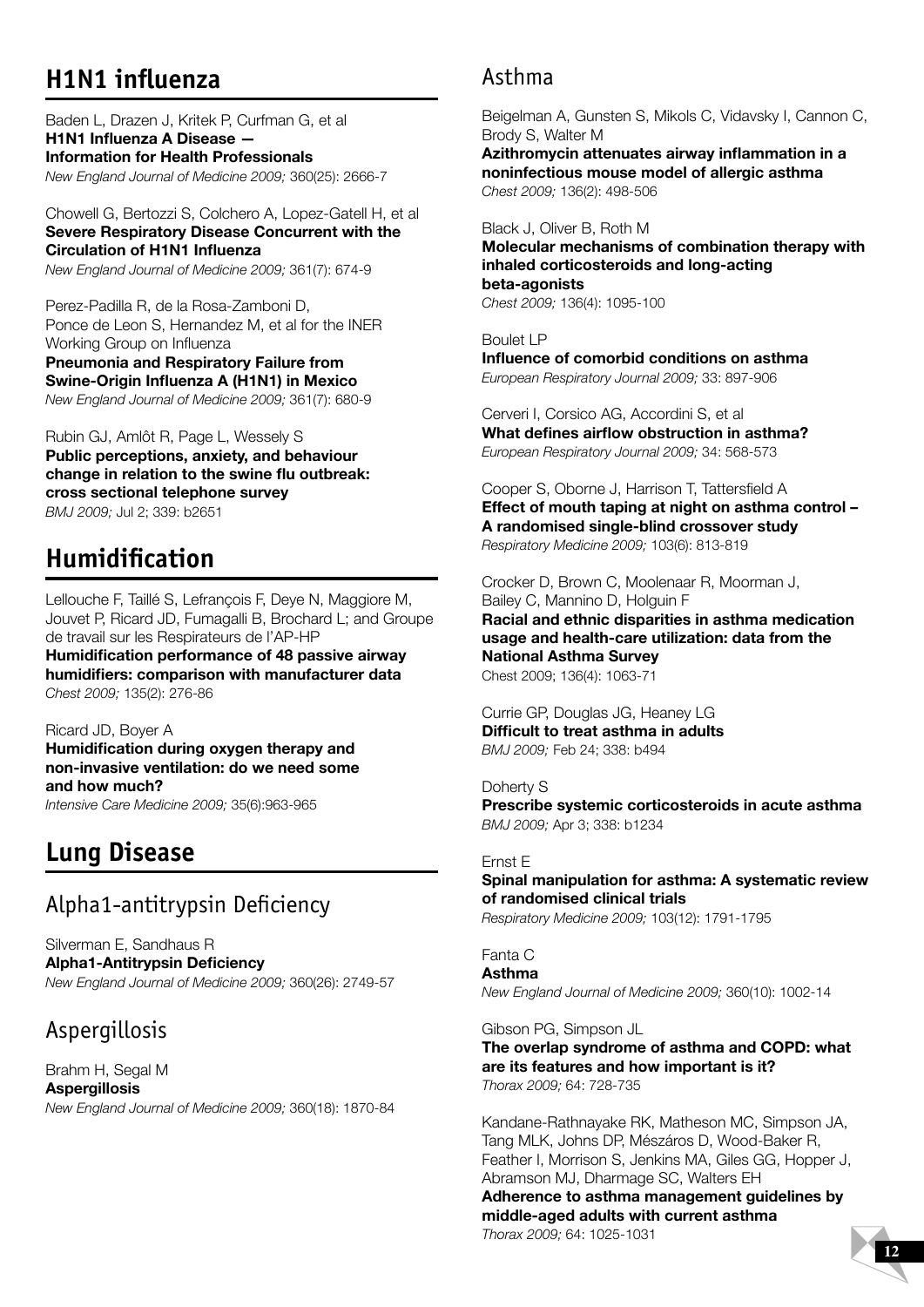Lipworth BJ, Williamson PA **ß blockers for asthma: a double-edged sword** *The Lancet 2009;* 373 (9658): 104-104

Masashi B, Ihedori I, Talashi N, Shigeki S, Ryo M **The usefulness of inspiratory flow rate during inhalation corticosteroid therapy in asthma** *Respiration 2009,* 78: 387-392

Moore V, Jaakkola M, Burge C, Robertson A, Pantin C, Vellore A, Burge P

**A new diagnostic score for occupational asthma: the area between the curves (ABC score) of peak expiratory flow on days at and away from work**  *Chest 2009;* 135(2): 307-14

Moore W

#### **Update in Asthma 2008**

*American Journal of Respiratory and Critical Care Medicine 2009;*  179: 869-874

Nair P, Pizzichini M, Kjarsgaard M, Inman M et al **Mepolizumab for Prednisone-Dependent Asthma with Sputum Eosinophilia** *New England Journal of Medicine 2009;* 360(10): 985-93

Papi A, Caramori G, Adcock I, Barnes P **Rescue treatment in asthma. More than as-needed bronchodilation** *Chest 2009;* 135(6): 1628-33

Sears M **Safety of long-acting beta-agonists: are new data really required?**  *Chest 2009;* 136(2): 604-7

Shaya F, Maneval M, Gbarayor C, Sohn K, Dalal A, Du D, Scharf S

**Burden of COPD, asthma, and concomitant COPD and asthma among adults: racial disparities in a medical population** 

*Chest 2009;* 136(2): 405-11

#### Sindi A, Todd D, Nair P

**Anti-inflammatory effects of long-acting beta2 agonists in patients with asthma: a systematic review and meta-analysis** *Chest 2009;* 136(1): 145-54

Soja J, Grzanka P, Sladek K, Okon K, Cmiel A, Mikos M, Mikrut S, Pulka G,Gross-Sondej I, Nizankowska-Mogilnicka E, Szczeklik A

#### **The use of endobronchial ultrasonography in assessment of bronchial wall remodeling in patients with asthma**

*Chest 2009;* 136(3): 797-804

The American Lung Association Asthma Clinical Research **Centers** 

**Efficacy of Esomeprazole for Treatment of Poorly Controlled Asthma** 

*New England Journal of Medicine 2009;* 360(15): 1487-99

Thomas M, McKinley RK, Mellor S, Watkin G, Holloway E, Scullion J, Shaw DE, Wardlaw A, Price D, Pavord **Breathing exercises for asthma: a randomised controlled trial** 

*Thorax 2009;* 64: 55-61

Wenzel S **Eosinophils in Asthma — Closing the Loop or Opening the Door?** *New England Journal of Medicine 2009;* 360(10): 1026-8

### Bronchiectasis

Kapur N, Masters IB, Chang AB **Exacerbations in noncystic fibrosis bronchiectasis: Clinical features and investigations**  *Respiratory Medicine 2009;* 103(11): 1681-1687

Lee AL, Button BM, Ellis S, Stirling R, Wilson JW, Holland AE, Denehy L **Clinical determinants of the 6-Minute Walk Test in bronchiectasis** *Respiratory Medicine 2009;* 103(5): 780-785

Loebinger MR, Bilton D, Wilson R **Upper airway· 2: Bronchiectasis, cystic fibrosis and sinusitis** *Thorax 2009;* 64: 1096-1101

Martínez-García MA, Soriano JB

**Physiotherapy in bronchiectasis: we have more patients, we need more evidence** *European Respiratory Journal 2009;* 34: 1011-1012

Murray MP, Pentland JL, Hill AT

**A randomised crossover trial of chest physiotherapy in non-cystic fibrosis bronchiectasis** *European Respiratory Journal 2009;* 34: 1086-1092

Murray MP, Pentland JL, Turnbull K, et al **Sputum colour: a useful clinical tool in non-cystic fibrosis bronchiectasis** *European Respiratory Journal 2009;* 34: 361-364

Murray MP, Turnbull K, MacQuarrie S, et al **Validation of the Leicester Cough Questionnaire in non-cystic fibrosis bronchiectasis** *European Respiratory Journal 2009;* 34: 125-131

### COPD

Al-shair K, Kolsum U, Berry P, Smith J, Caress A, Singh D, Vestbo J **Development, dimensions, reliability and validity of the novel Manchester COPD fatigue scale** *Thorax 2009;* 64: 950-955

Baghai-Ravary R, Quint JK, Goldring JJP, Hurst JR, Donaldson GC, Wedzicha JA **Determinants and impact of fatigue in patients with chronic obstructive pulmonary disease** *Respiratory Medicine 2009;* 103(2): 216-223 **131**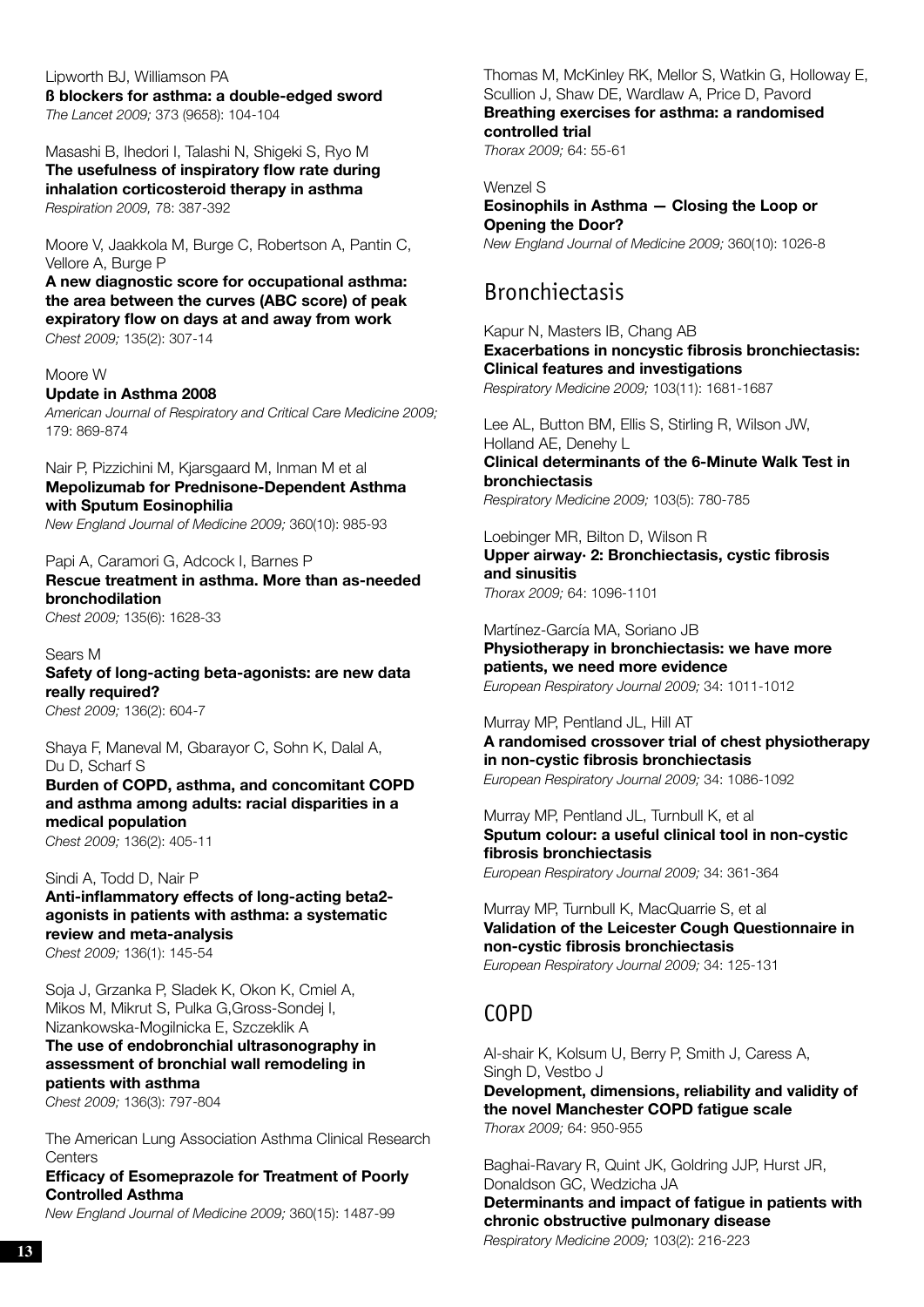#### Barnes PJ, Celli BR

**Systemic manifestations and comorbidities of COPD**  *European Respiratory Journal 2009;* 33: 1165-1185

#### Battaglia E, Fulgenzi A, Ferrero ME

**Rationale of the Combined Use of Inspiratory and Expiratory Devices in Improving Maximal Inspiratory Pressure and Maximal Expiratory Pressure of Patients With Chronic Obstructive Pulmonary Disease**

*Archives of Physical Medicine and Rehabilitation 2009;*  90(6): 913-918

#### Beasley R, Weatherall M, Travers J, Shirtcliffe P **Time to define the disorders of the syndrome of COPD**

*The Lancet 2009;* 374 (9691): 670-672

Beauchamp MK, Hill K, Goldstein RS, Janaudis-Ferreira T, Brooks D

#### **Impairments in balance discriminate fallers from non-fallers in COPD**

*Respiratory Medicine 2009;* 103(12): 1885-1891

#### Benzo R

#### **Activity Monitoring in Chronic Obstructive Pulmonary Disease**

*Journal of Cardiopulmonary Rehabilitation and Prevention 2009;* 29(6): 341-347

Bhowmik A, Chahal K, Austin G, Chakravorty **Improving mucociliary clearance in chronic obstructive pulmonary disease** *Respiratory Medicine 2009;* 103(4): 496-502

Brusse-Keizer MGJ, Grotenhuis AJ, Kerstjens HAM, Telgen MC, van der Palen J, Hendrix MGR, van der Valk PDLPM

#### **Relation of sputum colour to bacterial load in acute exacerbations of COPD**

*Respiratory Medicine 2009;* 103(4): 601-606

Burgel P, Nesme-Meyer P, Chanez P, Caillaud D, Carré P, Perez T, Roche N; Initiatives Bronchopneumopathie Chronique Obstructive Scientific Committee

**Cough and sputum production are associated with frequent exacerbations and hospitalizations in COPD subjects** 

*Chest 2009;* 135(4): 975-82

Butcher SJ, Lagerquist O, Marciniuk DD et al **Relationship between ventilatory constraint and muscle fatigue during exercise in COPD**  *European Respiratory Journal 2009;* 33: 763-770

Camp P, Coxson H, Levy R, Pillai S, Anderson W, Vestbo J, Kennedy S, Silverman E, Lomas D, Paré P **Sex differences in emphysema and airway disease in smokers** *Chest 2009;* 136(6): 1480-8

Capderou A, Berkani M, Becquemin M, Zelter M **A method to derive lower limit of normal for the FEV1/forced expiratory volume at 6 s of exhalation ratio from FEV1/FVC data** *Chest 2009;* 135(2): 408-18 Epub

Castaldi P, Hersh C, Reilly J, Silverman E **Genetic associations with hypoxemia and pulmonary** 

**arterial pressure in COPD**  *Chest 2009;* 135(3): 737-44

Cazzola M, Matera MG **Emerging inhaled bronchodilators: an update**  *European Respiratory Journal 2009;* 34: 757-769

Celli B, Decramer M, Kesten S, Liu D, Mehra S, Tashkin D, and on behalf of the UPLIFT Study investigators

**Mortality in the 4-year trial of Tiotropium (UPLIFT) in patients with chronic obstructive pulmonary disease** *American Journal of Respiratory and Critical Care Medicine 2009;*  180: 948-955

Cosio M, Saetta M, Agusti A **Immunologic Aspects of Chronic Obstructive Pulmonary Disease** 

*New England Journal of Medicine 2009;* 360(23): 2445-54

#### Crim C, Calverley PM, Anderson JA, et al **Pneumonia risk in COPD patients receiving inhaled corticosteroids alone or in combination: TORCH study results**

*European Respiratory Journal 2009;* 34: 641-647

#### Davies L, Calverley PMA **UPLIFTing care for chronic obstructive pulmonary disease**  *The Lancet 2009;* 374(9696): 1129-1130

De Marco R, Accordini S, Anto J, Gisalson T, Heinrich J, Janson C, Jarvis D, Kunzli N, Leynaert B, Marcon A , Sunyer J, Svanes C, Wjst M, Burney P **Long-term outcomes in mild/moderate chronic obstructive pulmonary disease in the European Community Respiratory Health study**

*American Journal of Respiratory and Critical Care Medicine 2009;* 180: 956-963

Decramer M, Celli B, Kesten S, Lystig T, Mehra S, Tashkin DP, for the UPLIFT investigators

**Effect of tiotropium on outcomes in patients with moderate chronic obstructive pulmonary disease (UPLIFT): a prespecified subgroup analysis of a randomised controlled trial**

*The Lancet 2009;* 374(9696): 1171-1178

Dreher M, Donchera E, Schwoerer A, Walterspacher S, Sonntag F, Kabitz H, Windsch W

**Preserving oxygenation during walking in severe COPD: non-invasive ventilation versus oxygen therapy**

*Respiration 2009;* (78): 154-160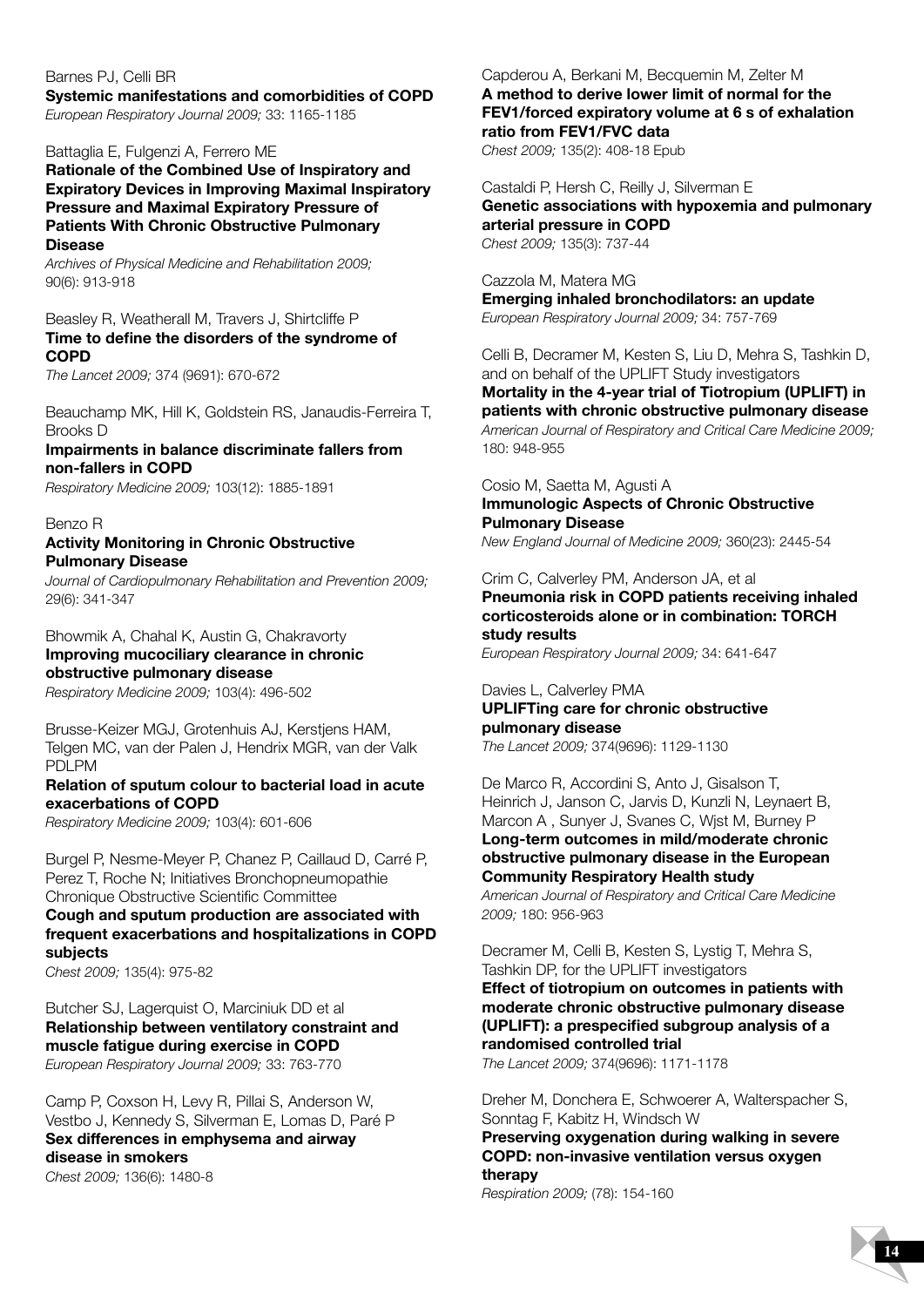Effing T, Kerstjens H, Monninkhof E, van der Valk P, Wouters E, Postma D, Zielhuis G, van der Palen J **Definitions of exacerbations: does it really matter in clinical trials on COPD?**  *Chest 2009;* 136(3): 918-23

#### Escarrabill J

#### **Discharge planning and home care for end-stage COPD patients**

*European Respiratory Journal 2009;* 34: 507-512

Esteban C, Quintana JM, Moraza J, Aburto M, Egurrola M, España PP, Pérez-Izquierdo J, Aguirre U, Aizpiri S, Capelastegui A **Impact of hospitalisations for exacerbations of COPD on health-related quality of life** *Respiratory Medicine 2009;* 103(8): 1201-1208

Ferguson G, Calverley P, Anderson J, Jenkins C, Jones P, Willits L, Yates J, Vestbo J, Celli B **Prevalence and progression of osteoporosis in patients with COPD: results from the TOwards a Revolution in COPD Health study** *Chest 2009;* 136(6): 1456-65

#### Gibson PG, Simpson JL

**The overlap syndrome of asthma and COPD: what are its features and how important is it?**  *Thorax 2009;* 64: 728-735

Hansel TT, Barnes PJ **New drugs for exacerbations of chronic obstructive pulmonary disease**

*The Lancet 2009;* 374(9691): 744-755

#### Hung W, Wisnivesky J, Siu A, Ross J **Cognitive decline among patients with chronic obstructive pulmonary disease**

*American Journal of Respiratory and Critical Care Medicine 2009;*  180: 134-137

Hurst J, Donaldson G, Quint J, Goldring J, Baghai-Ravary R, Wedzicha J **Temporal clustering of exacerbations in chronic obstructive pulmonary disease**

*American Journal of Respiratory and Critical Care Medicine 2009;* 179: 369-374

Iwamoto H, Yokoyama A, Kitahara Y, Ishikawa N, Haruta Y, Yamane K, Hattori N, Hara h, Kohno N

**Airflow limitation in smokers is associated with subclinical atherosclerosis**

*American Journal of Respiratory and Critical Care Medicine 2009;*  179: 35-40

Janda S, Park K, FitzGerald J, Etminan M, Swiston J **Statins in COPD: a systematic review**  *Chest 2009;* 136(3): 734-43

Jing J, Huang T, Cui W, Xu F, Shen H **Should FEV1/FEV6 replace FEV1/FVC ratio to detect airway obstruction? A meta-analysis**  *Chest 2009;* 135(4): 991-8

Jones PW, Harding G, Berry P et al **Development and first validation of the COPD Assessment Test** 

*European Respiratory Journal 2009;* 34: 648-654

Jones R, Donalson G, Chavannes N, Kida K, Dickson-Spillman M, Harding S, Wedzicha J, Price D, Hyland M

#### **Derivation and validation of a composite index of severity in chronic obstructive pulmonary disease: the DOSE Index**

*American Journal of Respiratory and Critical Care Medicine 2009;* 180: 1189-1195

Jung E, Pickard AS, Salmon JW, Bartle B, Lee TA **Medication adherence and persistence in the last year of life in COPD patients**

*Respiratory Medicine 2009;* 103(4): 525-534

Kapteina AA, Scharloo M, Fischer MJ,Snoeia L, Hughes BM, Weinman J, Kaplan RM, Rabe KF **50 Years of psychological research on patients with COPD – Road to ruin or highway to heaven?**  *Respiratory Medicine 2009;* 103(1):3-11

Kaufmann M, Hart S, Geyer K, Breyer M, Burghuber O **Measuring FEV6 for detecting early airway obstruction in the primary care setting**  *Respiration 2009;* 78: 161-167

Kjensli A, Falch JA, Ryg M et al **High prevalence of vertebral deformities in COPD patients: relationship to disease severity**  *European Respiratory Journal 2009;* 33: 1018-1024

Koff PB, Jones RH, Cashman JM, et al **Proactive integrated care improves quality of life in patients with COPD**  *European Respiratory Journal 2009;* 33: 1031-1038

Kohansal R, Soriano J, Agusti A **Investigating the natural history of lung function: facts, pitfalls, and opportunities** *Chest 2009;* 135(5): 1330-41

Krieger B **Hyperinflation and Intrinsic Positive End Expiratory Pressure: Less room to breathe** *Respiration 2009;* 77(3): 265-272

Lange N, Mulholland M, Kreider M **Spirometry: don't blow it!**  *Chest 2009;* 136(2): 608-14

Lewis CA, Fergusson W, Eaton T, Zeng I,Kolbe J **Isolated nocturnal desaturation in COPD: prevalence and impact on quality of life and sleep** *Thorax 2009;* 64: 133-138

Lindsay K **Pseudomonas: is chronic infection behind acute exacerbations in COPD?** *Thorax 2009;* 64: 373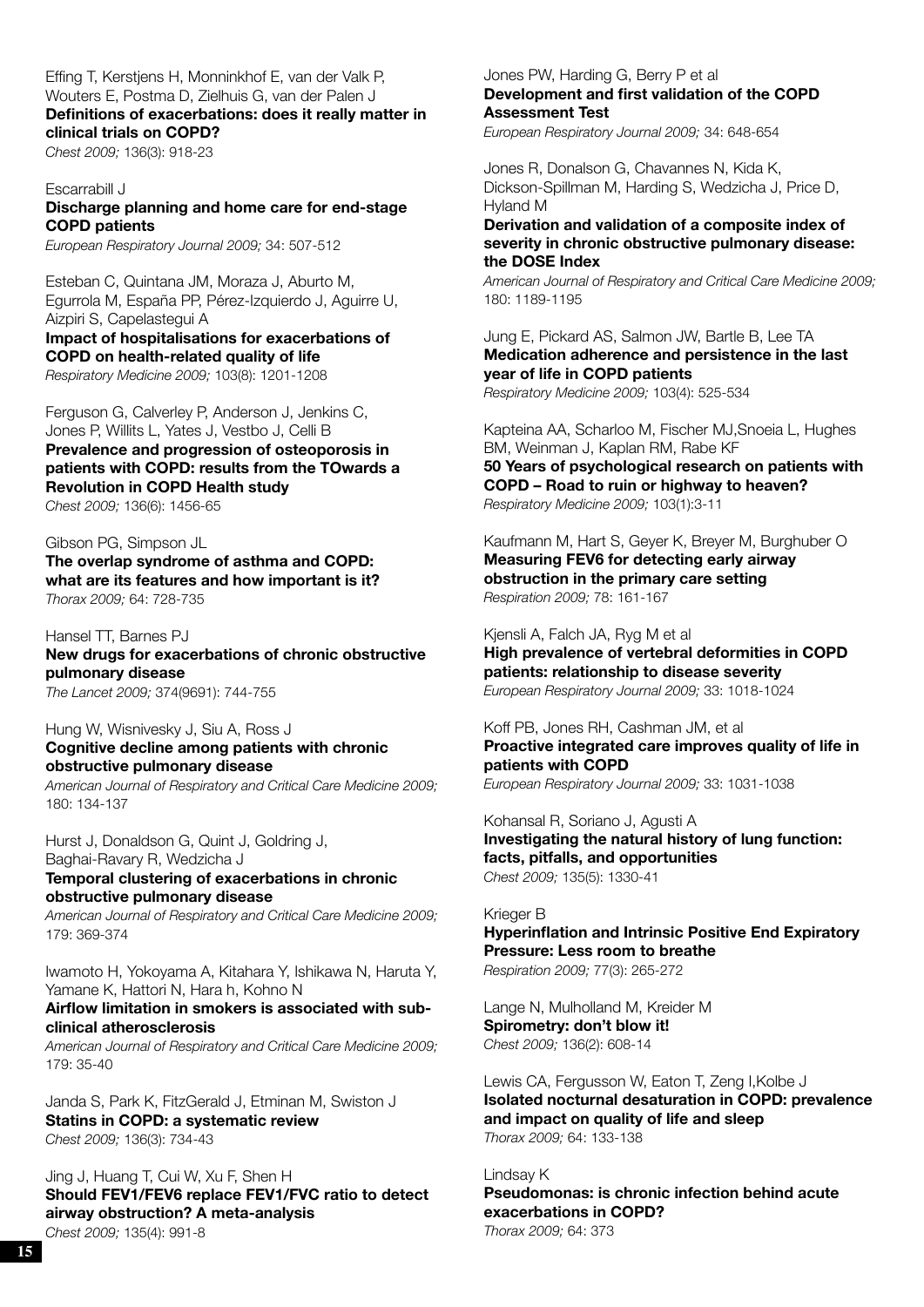Lockey JE, Hilbert TJ, Levin LP, et al **Airway obstruction related to diacetyl exposure at microwave popcorn production facilities** 

*European Respiratory Journal 2009;* 34: 63-71

#### Maclay J, Rabinovich R, MacNee W **Update in chronic obstructive pulmonary disease 2008**

*American Journal of Respiratory and Critical Care Medicine 2009;*  179: 533-541

Mahler D, Ward J, Waterman L, McCusker C, Zuwallack R, Baird J **Patient-reported dyspnea in COPD reliability and association with stage of disease** *Chest 2009;* 136(6):1473-9

Marc Roig M, Reid WD **Electrical stimulation and peripheral muscle function in COPD: A systematic review** *Respiratory Medicine 2009;* 103(4): 485-495

Marin JM, Carrizo SJ, Casanova C, Martinez-Camblor P, Soriano JB, Agusti AGN, Celli BR **Prediction of risk of COPD exacerbations by the BODE index** *Respiratory Medicine 2009;* 103(3): 373-378

McKinstry B, Pinnock H, Sheikh A **Telemedicine for management of patients with COPD?** *The Lancet 2009;* 374(9691): 672-673

Niewoehner N **Relation of Chronic Obstructive Pulmonary Disease Exacerbations in FEV1- An Intricate Tango** *Respiration 2009;* 77(2): 229-235

O'Donnell DE, Laveneziana P, Ora J, Webb KA, Lam Y-M, Ofir D **Evaluation of acute bronchodilator reversibility in patients with symptoms of GOLD stage I COPD** *Thorax 2009;* 64: 216-223

Olsen M, Westerdahl E **Positive expiratory pressure in patients with Chronic Obstructive Pulmonary Disease-A Systematic Review** *Respiration 2009;* 77(1): 110-118

Ora J, Laveneziana P, Ofir D, Deesomchok A, Webb K, O'Donnell D

#### **Combined effects of obesity and chronic obstructive pulmonary disease on dyspnoea and exercise tolerance**

*American Journal of Respiratory and Critical Care Medicine 2009;* 180: 964-971

Pareek N **Long-term effects of tiotropium in COPD** *Thorax 2009;* 64: 410

Pistolesi M **Beyond airflow limitation: another look at COPD** *Thorax 2009;* 64: 2-4

#### Pomidori L, Campigotto F, Amatya T, Bernardi L, Cogo A **Efficacy and Tolerability of Yoga Breathing in Patients with Chronic Obstructive Pulmonary Disease: A PILOT STUDY**

*Journal of Cardiopulmonary Rehabilitation and Prevention 2009;* 29(2): 133-137

Portoab EF, Castroab AAM, Nascimentoc O, Oliveiraab RC, Cardosoad F, Jardim JR **Modulation of operational lung volumes with the use of salbutamol in COPD patients accomplishing upper limbs exercise tests** *Respiratory Medicine 2009;* 103(2): 251-257

Postma D, Calverley P **Inhaled corticosteroids in COPD: a case in favour** *European Respiratory Journal 2009;* 34: 10-12

Puhan MA, Garcia-Aymerich J, Frey M, et al **Expansion of the prognostic assessment of patients with chronic obstructive pulmonary disease: the updated BODE index and the ADO index**  *The Lancet 2009;* 374(9691): 704-711

Purro A, Appendini L, Polillo C, Musso G, Taliano C, Mecca F, Colombo R, Carbone G

**Mechanical determinants of early acute ventilatory failure in COPD patients: a physiologic study**  *Intensive Care Medicine 2009;* 35(4): 639-647

Roberts SE, Stern M, Screuder FM, Watson T **The use of pursed lips breathing in stable chronic obstructive pulmonary disease: a systematic review of the evidence** 

*Physical Therapy Reviews 2009;* 14(4): 240-246

Rocker G, Horton R, Currow D, Goodridge D, Young J, Booth S **Palliation of dyspnoea in advanced COPD: revisiting a role for opioids** *Thorax 2009;* 64: 910-915

Rodrigo G, Castro-Rodriguez J, Plaza V

**Safety and efficacy of combined long-acting beta-agonists and inhaled corticosteroids vs long-acting beta-agonists monotherapy for stable COPD: a systematic review** *Chest 2009;* 136(4): 1029-38

Salvi SS, Barnes PJ C**hronic obstructive pulmonary disease in non-smokers**  *The Lancet 2009;* 374(9691): 733-743

Schembri S, Morant S, Winter JH, MacDonald TM **Influenza but not pneumococcal vaccination protects against all-cause mortality in patients with COPD** *Thorax 2009;* 64: 567-572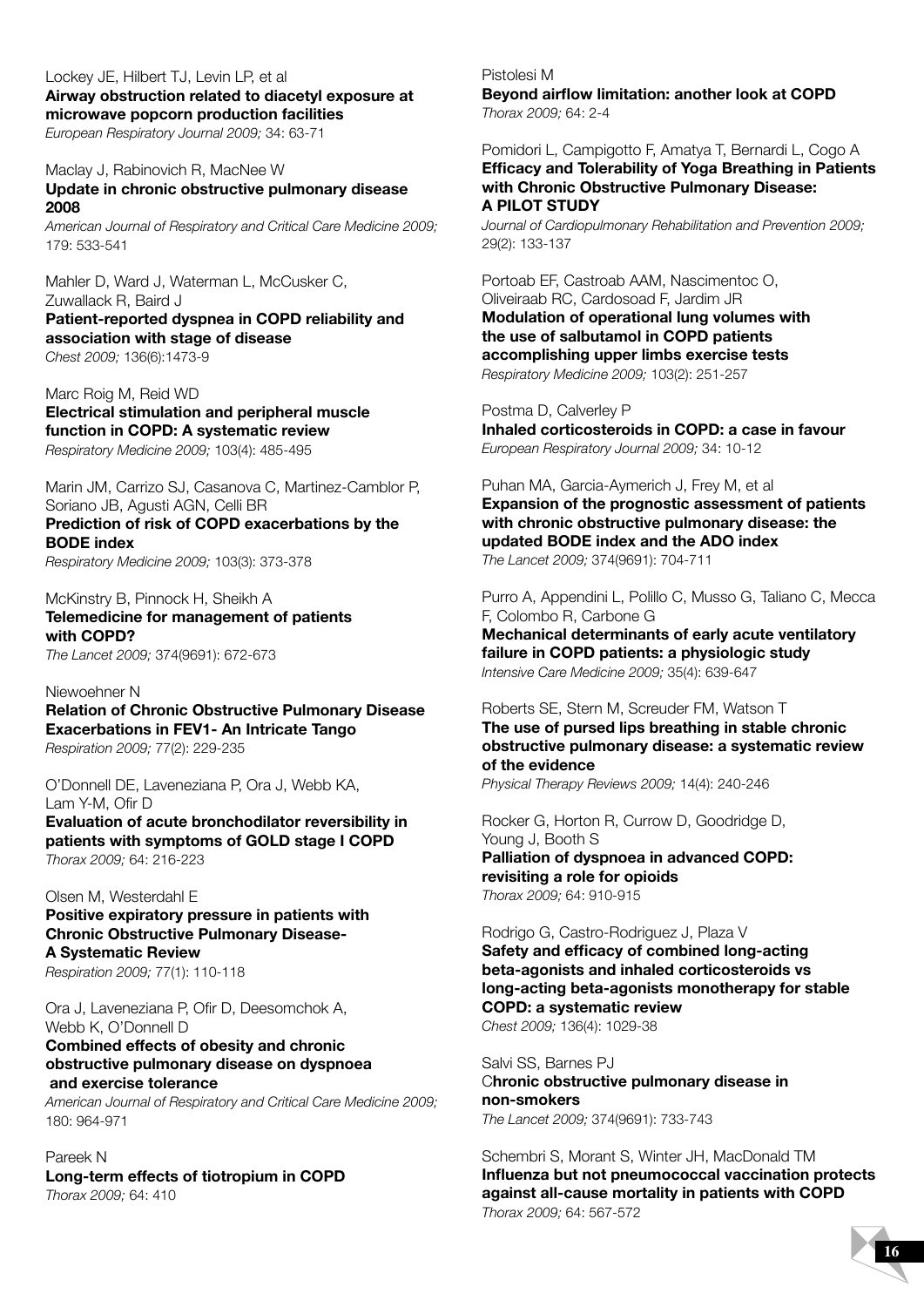Shaya F, Maneval M, Gbarayor C, Sohn K, Dalal A, Du D, Scharf S **Burden of COPD, asthma, and concomitant COPD and asthma among adults:** 

**racial disparities in a medical population**  *Chest 2009;* 136(2): 405-11

Soriano, J.B., Zielinksi, J., Price, D **Screening for and early detection of chronic obstructive pulmonary disease**  *The Lancet 2009;* 374(9691): 721-732

Stav D, Raz M

**Effect of N-acetylcysteine on air trapping in COPD: a randomized placebo-controlled study** *Chest 2009;* 136(2): 381-6

Subbe C **Which COPD patients should be admitted to the ICU?**  *Thorax 2009;* 64: 735

Suissa S, Barnes PJ **Inhaled corticosteroids in COPD: the case against**  *European Respiratory Journal 2009;* 34: 13-16

van den Bemt L, Schermer T, Bor H, Smink R, van Weel-Baumgarten E, Lucassen P, van Weel C **The risk for depression comorbidity in patients with COPD** *Chest 2009;* 135(1): 108-14

Van Hees H, Dekhuijzen R, Heunks L **Levosimendan enhances force generation of diaphragm muscle from patients with chronic obstructive pulmonary disease** 

*American Journal of Respiratory and Critical Care Medicine 2009;*  179: 41-47

van Noorda JA, Cornelissenb PJG, Aumannc J-L, Platzb J, Muellerb A, Fogarty C

**The efficacy of tiotropium administered via Respimat® Soft Mist™ Inhaler or HandiHaler® in COPD patients**

*Respiratory Medicine 2009;* 103(1): 22-29

Vestbo J, Anderson JA, Calverley PMA, Celli B, Ferguson GT, Jenkins C, Knobil K, Willits LR, Yates JC, Jones PW

**Adherence to inhaled therapy, mortality and hospital admission in COPD** *Thorax 2009;* 64: 939-943

Vollmer WM, Gíslason P, Burney P, et al **Comparison of spirometry criteria for the diagnosis of COPD: results from the BOLD study** 

*European Respiratory Journal 2009;* 34: 588-597

Walker PP, Hadcroft J, Costello RW, Calverley PMA **Lung function changes following methacholine inhalation in COPD**

*Respiratory Medicine 2009;* 103(4): 535-541

Watz H, Waschki B, Meyer T, et al **Physical activity in patients with COPD**  *European Respiratory Journal 2009;* 33: 262-272

Weatherall M, Marsh S, Shirtcliffe P et al **Quality of life measured by the St George's Respiratory Questionnaire and spirometry**  *European Respiratory Journal 2009;* 33: 1025-1030

Weekes CE, Emery PW, Elia M **Dietary counselling and food fortification in stable COPD: a randomised trial** *Thorax 2009;* 64: 326-331

Welte T, Miravitlles M, Hernandez P, Eriksson G, Peterson S, Polanowski T, Kessler R **Efficacy and tolerability of Budesonide/Formoterol added to Tiotropium in patients with chronic obstructive pulmonary disease**

*American Journal of Respiratory and Critical Care Medicine 2009;*  180: 741-750

Welte, W **Inhaled corticosteroids in COPD and the risk of pneumonia** 

*The Lancet 2009;* 374(9691): 668-670

### Cystic Fibrosis

Abbott J, Hart A, Morton A, Dey P, Conway S, Webb K **Can health related quality of life predict survival in adults with cystic fibrosis?**

*American Journal of Respiratory and Critical Care Medicine 2009;*  179: 54-58

Amadori A, Antonelli A, Balteri I, Schreiber A, Bugiani M, De Rose V

**Recurrent exacerbations affect FEV1 decline in adult patients with cystic fibrosis** *Respiratory Medicine 2009;*103 (3): 407-413

Flume P, Mogayzel P, Robinson K, Goss C, Rosenblatt R, Kuhn R, Marshall B, and the Clinical Practice Guidelines for Pulmonary Therapies Committee

#### **Cystic Fibrosis Pulmonary Guidelines: Treatment of pulmonary exacerbations**

*American Journal of Respiratory and Critical Care Medicine 2009;*  180: 802-808

Ketchell RI, Roughton M, Agent P, Gyi K, Hodson ME **Predicting survival in end-stage cystic fibrosis** *Respiratory Medicine 2009;* 103(10): 1441-1447

Loebinger MR, Bilton D, Wilson R Upper airway 2: Bronchiectasis, cystic fibrosis and sinusitis. Thorax 2009; 64: 1096-1101

Mandrsiak A, Maurer C, MacDonald J, Wilson C, Watter P **Functional capacity tests in young people with cystic fibrosis**

*New Zealand Journal Physiotherapy 2009;* 37(1): 13-16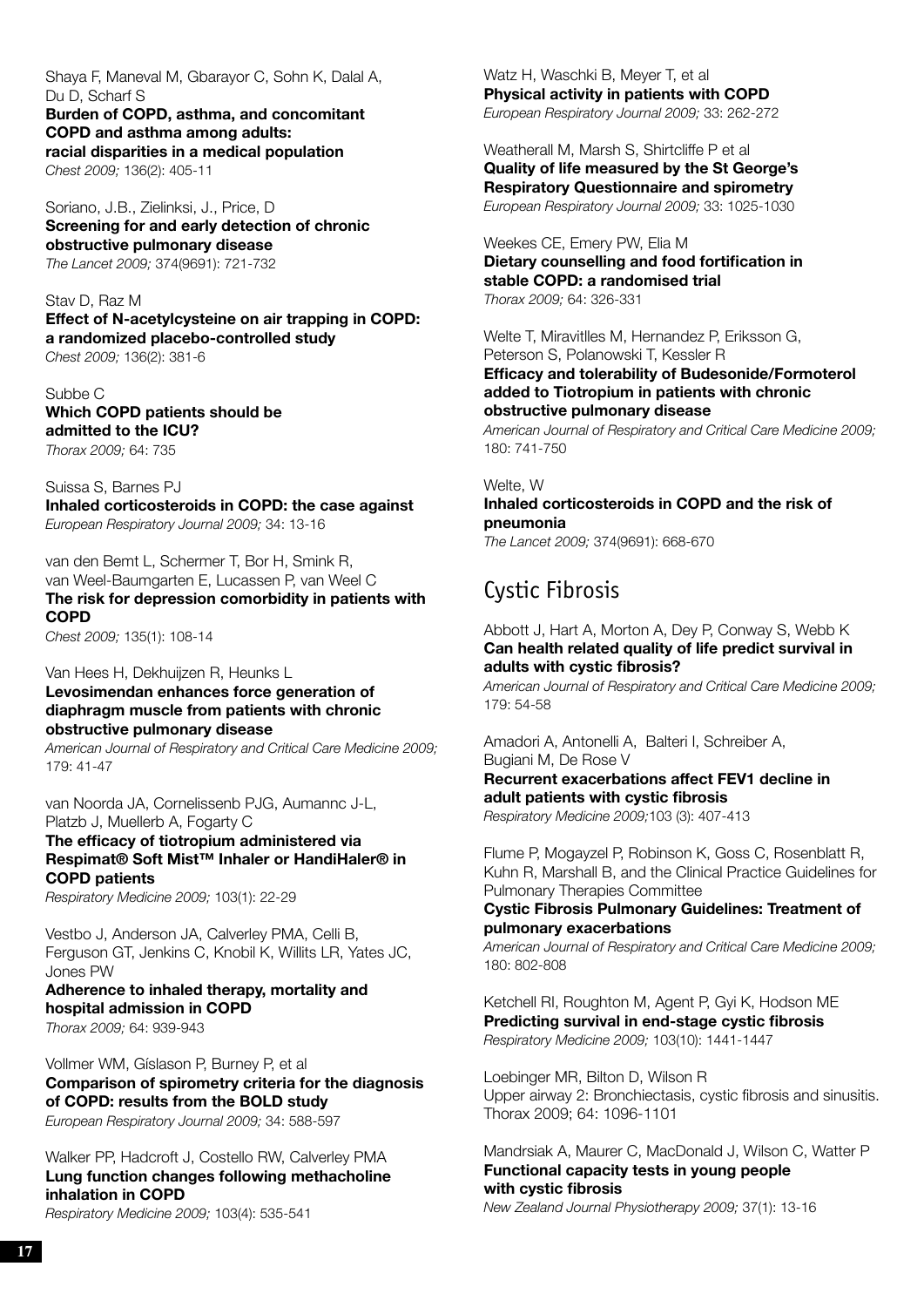Quittner A, Modi A, Wainwright C, Otto K, Kirihara J, Montgomery A

**Determination of the minimal clinically important difference scores for the Cystic Fibrosis Questionnaire-Revised respiratory symptom scale in two populations of patients with cystic fibrosis and chronic Pseudomonas aeruginosa airway infection** *Chest 2009;* 135(6): 1610-8

Razvi S, Quittell L, Sewall A, Quinton H, Marshall B, Saiman L **Respiratory microbiology of patients with cystic fibrosis in the United States, 1995 to 2005** *Chest 2009;* 136(6): 1554-60

Retsch-Bogart G, Quittner A, Gibson R, Oermann C, McCoy K, Montgomery A, Cooper P **Efficacy and safety of inhaled aztreonam lysine for airway pseudomonas in cystic fibrosis** *Chest 2009;* 135(5): 1223-32

#### Saiman L

#### **Furthering our understanding of pathogen transmission in cystic fibrosis** *Thorax 2009;* 64: 921-922

Simmonds NJ, Cullinan P, Hodson ME **Growing old with cystic fibrosis – The characteristics of long-term survivors of cystic fibrosis** *Respiratory Medicine 2009;* 103(4): 629-635

Troosters T, Langer D, Vrijsen B, et al **Skeletal muscle weakness, exercise tolerance and physical activity in adults with cystic fibrosis** *European Respiratory Journal 2009;* 33: 99-106

Wainwright CE, France MW, O'Rourke P, Anuj S, Kidd TJ, Nissen MD, Sloots TP, Coulter C, Ristovski Z, Hargreaves M, Rose BR, Harbour C, Bell SC, Fennelly K **Cough-generated aerosols of Pseudomonas aeruginosa and other Gram-negative bacteria from patients with cystic fibrosis**

*Thorax 2009;* 64: 926-931

### Interstitial Lung Disease

Caminati A, Bianchi A, Cassandro R, Mirenda MR, Harari S **Walking distance on 6-MWT is a prognostic factor in idiopathic pulmonary fibrosis**

*Respiratory Medicine 2009;* 103(1): 117-123

Fell C, Xiaohong Liu L, Motika C, Kazerooni E, Gross B, Travis W, Colby T, Murray S, Toews g, Martinez F, Flaherty K

#### **The prognostic value of cardiopulmonary exercise testing in idiopathic pulmonary fibrosis**

*American Journal of Respiratory and Critical Care Medicine 2009;*  179: 402-407

Holland AE, Hill CJ, Conron M, Munro P, McDonald CF **Small changes in six-minute walk distance are important in diffuse parenchymal lung disease** *Respiratory Medicine 2009;* 103(10): 1430-1435

Strieter R, Mehrad B **New mechanisms of pulmonary fibrosis**  *Chest 2009;* 136(5): 1364-70

### Lung Cancer

#### Dubey S, Powell C **Update in lung cancer 2008** *American Journal of Respiratory and Critical Care Medicine 2009;*  179: 860-868

Fischer B, Lassen U, Mortensen J, Larsen S, et al **Preoperative Staging of Lung Cancer with Combined PET–CT**

*New England Journal of Medicine 2009;* 361(1): 32-39

Infante M, Cavuto S, Lutman F, Brambilla G, Chiesa G, Ceresoli G, Passera E, Angeli E, Chiarenza M, Aranzulla G, Cariboni U, Errico V, Inzirillo F, Bottoni E, Voulaz E, Alloisio M, Destro A, Roncalli M, Santoro A, Ravasi G, and for the DANTE study group

#### **A randomized study of lung cancer screening with spiral computed tomography: Three-year results from the DANTE Trial**

*American Journal of Respiratory and Critical Care Medicine 2009;*  180: 445-453

### Pulmonary Rehabilitation and Exercise in COPD

#### Aliverti A, Quaranta M, Chakrabarti B et al **Paradoxical movement of the lower ribcage at rest and during exercise in COPD patients**

*European Respiratory Journal 2009;* 33: 49-60

Barreiro E, Rabinovich R, Marin-Corral J, Barberà JA, Gea J, Roca J

**Chronic endurance exercise induces quadriceps nitrosative stress in patients with severe COPD**  *Thorax 2009;* 64: 13-19

Bulley C, Donaghy M, Howden S, Salisbury L, Whiteford S, Mackay A E

**Prospective qualitative exploration of views about attending pulmonary rehabilitation** *Physiotherapy Research International 2009;* 14(3):181-192

Carr S, Hill K, Brooks D, Goldstein R

**Pulmonary Rehabilitation after Acute Exacerbation of Chronic Obstructive Pulmonary Disease in Patients Who Previously Completed a Pulmonary Rehabilitation Program** 

*Journal of Cardiopulmonary Rehabilitation and Prevention 2009;* 29(5): 318-324

#### Casaburi R, ZuWallack R **Pulmonary Rehabilitation for Management of Chronic Obstructive Pulmonary Disease**

*New England Journal of Medicine 2009;* 360(13): 1329-35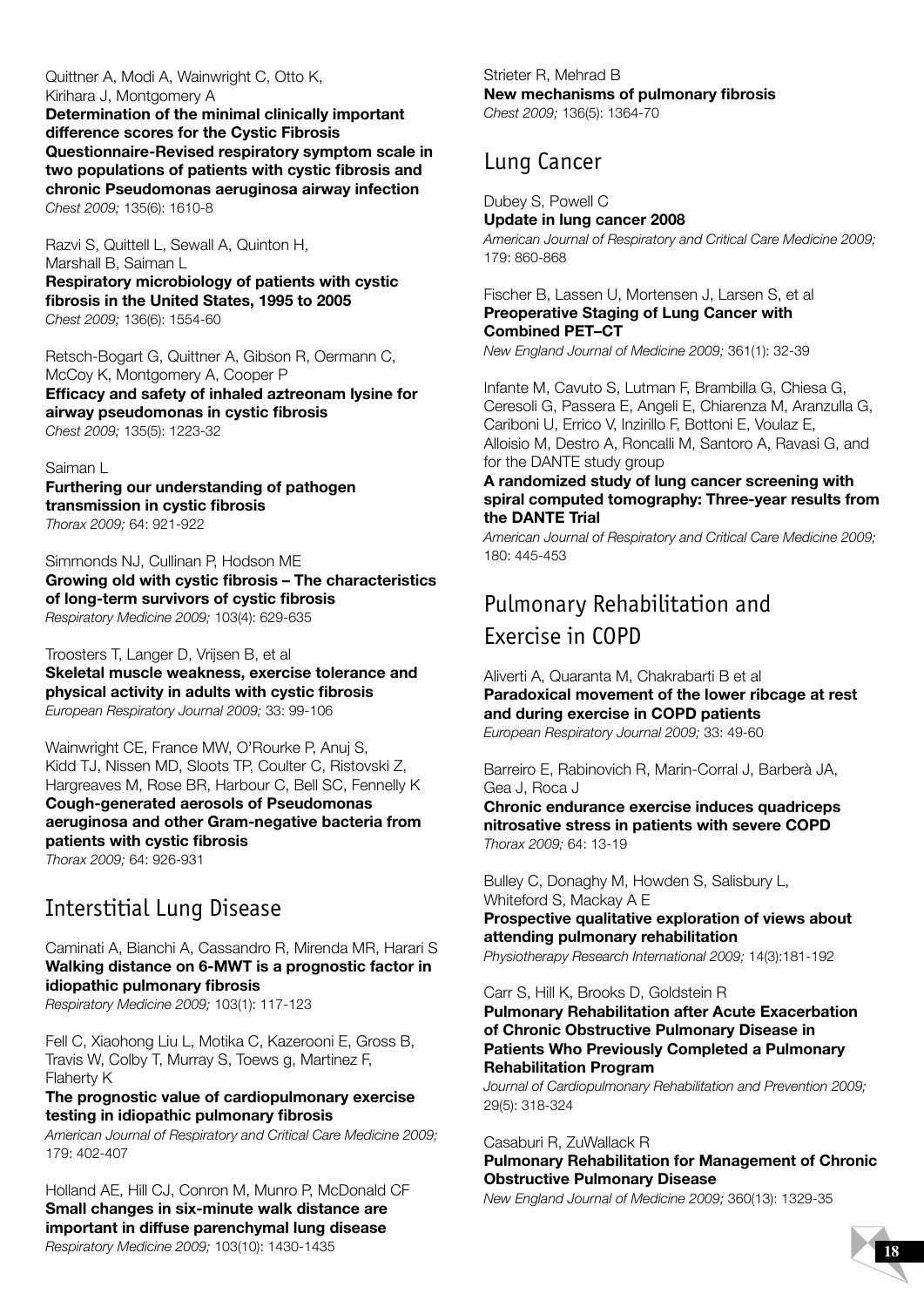Chiappa G, Queirioga F, Meda E, Ferreira L, Diefenthaeler F, Nunes M, Vaz M, Machado M, Nery L, Neder A **Heliox improves oxygen delivery and utilization during dynamic exercise in patients with chronic obstructive pulmonary disease**

*American Journal of Respiratory and Critical Care Medicine 2009;*  179: 1004-1010

#### Clini E, Cristulli E

### **Exercise capacity as a pulmonary rehabilitation outcome**

*Respiration 2009;* 77(2): 121-128

Clini E, Crisafulli E, Costi S, Rossi G, Lorenzi C, Fabbri L, Ambrosino N **Effects of early inpatient rehabilitation after acute exacerbation of COPD**

*Respiratory Medicine 2009;* 103(10): 1526-1531

#### Corner E, Garrod R

**Does the addition of non-invasive ventilation during pulmonary rehabilitation in patients with chronic obstructive pulmonary disease augment patient outcome in exercise tolerance? A literature review**  *Physiotherapy Research International 2009 (online);* 15(1): 5-15

Costi S, Crisafulli E, Antoni F, Beneventi C, Fabbri L, Clini E **Effects of unsupported upper extremity exercise training in patients with COPD: a randomized clinical trial** *Chest 2009;* 136(2): 387-95

Du Moulin M, Taube K, Wegscheider K, Behnke M, Van de Bussche H

**Home-based exercise training as maintenance after outpatient pulmonary rehabilitation** *Respiration 2009;* 77(2): 139-145

Dushianthan A **Safety and effectiveness of home-based pulmonary rehabilitation in COPD** *Thorax 2009;* 64: 619

Ennis S, Alison J, McKeough Z **The effects of arm endurance and strength training** 

**on arm exercise capacity in people with chronic obstructive pulmonary disease** *Physical Therapy Reviews 2009;* 14(4): 226-239

Evans RA, Singh SJ, Collier R, Williams JE, Morgan MDL **Pulmonary rehabilitation is successful for COPD irrespective of MRC dyspnoea grade** *Respiratory Medicine 2009;* 103(7): 1070-1075

Eves N, Sandmeyer L, Wong E, Jones L, MacDonald G, Ford G, Petersen S,Bibeau M, Jones R

**Helium-hyperoxia: a novel intervention to improve the benefits of pulmonary rehabilitation for patients with COPD** 

*Chest 2009;* 135(3): 609-18

Fernández A, Pascual J, Ferrando C, Arnal A, Vergara I, Sevila V **Home-Based Pulmonary Rehabilitation in Very Severe** 

# **COPD: IS IT SAFE AND USEFUL?**

*Journal of Cardiopulmonary Rehabilitation and Prevention 2009;*  29(5): 325-331

Fischer MJ, Scharloo M, Abbink JJ, van 't Hul AJ, van Ranst D, Rudolphus A, Weinman J, Rabe KF, Kaptein AA **Drop-out and attendance in pulmonary rehabilitation: The role of clinical and psychosocial variables** *Respiratory Medicine 2009;* 103(10): 1564-1571

#### Hassanein S, Narsavage G

**The Dose Effect of Pulmonary Rehabilitation on Physical Activity, Perceived Exertion, and Quality of Life** 

*Journal of Cardiopulmonary Rehabilitation and Prevention 2009;*  29(4): 255-260

Houchen L, Steiner MC, Singh SJ **How sustainable is strength training in chronic obstructive pulmonary disease?** *Physiotherapy 2009;* 95(1): 1-7

Hsia D, Casaburi R, Pradhan A, et al **Physiological responses to linear treadmill and cycle ergometer exercise in COPD** *European Respiratory Journal 2009;* 34: 605-615

Janaudis-Ferreira T, Hill K, Goldstein R, Wadell K, Brooks D **Arm Exercise Training in Patients with Chronic Obstructive Pulmonary Disease: A SYSTEMATIC REVIEW** 

*Journal of Cardiopulmonary Rehabilitation and Prevention 2009;*  29(5): 277-283

Köhnlein T, Schönheit-Kenn U, Winterkamp S, Welte T, Kenn K

#### **Noninvasive ventilation in pulmonary rehabilitation of COPD patients**

*Respiratory Medicine 2009;* 103(9): 1329-1336

Mador M, Krawza M, Alhajhusian A, Khan A, Shaffer M, Kufel T

#### **Interval Training Versus Continuous Training in Patients With Chronic Obstructive Pulmonary Disease**

*Journal of Cardiopulmonary Rehabilitation and Prevention 2009;*  29(2): 126-132

#### Moore R, Berlowitz D, Denehy L, Jackson B,McDonald C **Comparison of Pedometer and Activity Diary for Measurement of Physical Activity in Chronic Obstructive Pulmonary Disease**

*Journal of Cardiopulmonary Rehabilitation and Prevention 2009;*  29(1): 57-61

Moore J, Fiddler H, Seymour J, Grant A, Jolley C, Johnson L, Moxham J

**Effect of a home exercise video programme in patients with chronic obstructive pulmonary disease** *Journal of Rehabilitation Medicine 2009;* 41(3):195-200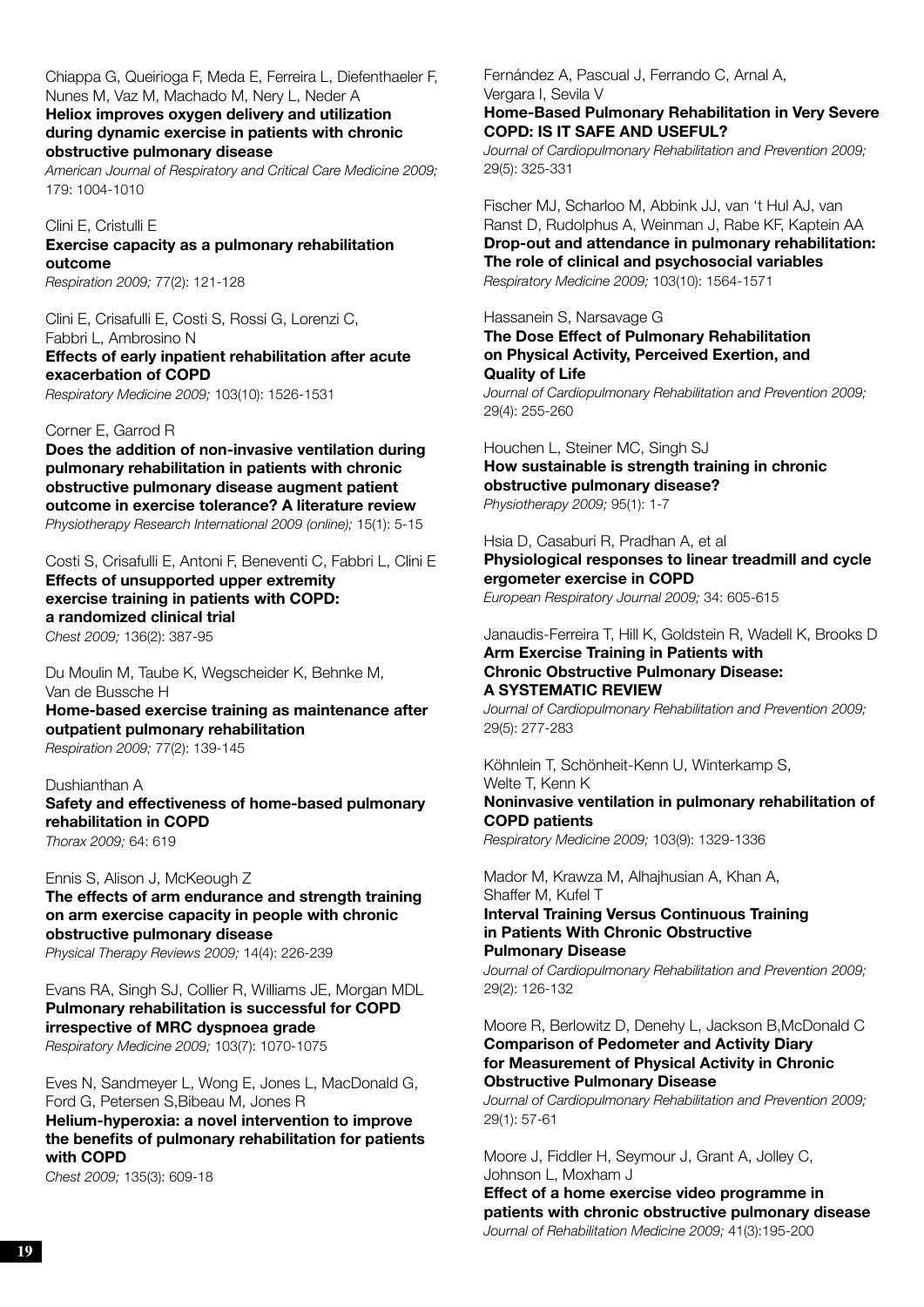Morris GS, Gallagher GH, Baxter MF, Brueilly KE, Scheetz JS, Ahmeda MM, Shannon VR **Pulmonary Rehabilitation Improves Functional** 

**Status in Oncology Patients** 

*Archives of Physical Medicine and Rehabilitation 2009;* 90(5): 837-841

Murray J, Waterman L, Ward J, Baird J, Mahler D **Perceptual and physiologic responses during treadmill and cycle exercise in patients with COPD**  *Chest 2009;* 135(2): 384-90

Nasis IG, Vogiatzis I, Stratakos G, Athanasopoulos D, Koutsoukou A, Daskalakis A, Spetsioti S, Evangelodimou A, Roussos C, Zakynthinos S **Effects of interval-load versus constant-load training on the BODE index in COPD patients** *Respiratory Medicine 2009;* 103(9): 1392-1398

Nici L, Raskin J, Rochester C, Bourbeau J, Carlin B, Casaburi R, Celli B, Cote C, Crouch R, Diez-Morales L, Donner C, Fahy B, Garvey C, Goldstein R, Lane-Reticker A, Lareau S, Make B, Maltais F, McCormick J, Morgan M, Ries A, Troosters T, ZuWallack R

#### **Pulmonary Rehabilitation: WHAT WE KNOW AND WHAT WE NEED TO KNOW**

*Journal of Cardiopulmonary Rehabilitation and Prevention 2009;*  29(3): 141-151

O'Shea S, Taylor N, Paratz J

**Progressive resistance exercise improves muscle strength and may improve elements of performance of daily activities for people with COPD: a systematic review**

*Chest 2009;* 136(5): 1269-83

#### Puhan M, Scharplatz M, Troosters T, Walters EH, Steurer J **Pulmonary rehabilitation following exacerbations of chronic obstructive pulmonary disease**

*Cochrane Database of Systematic Reviews 2009,* Issue 1. Art. No.: CD005305. DOI: 10.1002/14651858.CD005305.pub2.

Revill SM, Williams J, Sewell L, Collier R, Singh SJ **Within-day repeatability of the endurance shuttle walk test**

*Physiotherapy 2009;* 95(2): 140-14306

#### Sciriha A, Moore K, Montefort S **Combining inspiratory muscle training and upper limb exercises: Does it improve outcomes in COPD patients?**

*Journal of the Association of Chartered Physiotherapists in Respiratory care 2009;* 41: 22-28

Solanes I, Güell R, Casan P, Sotomayor C, Gonzalez A, Feixas T, Gonzalez M, Guyatt G

**Duration of pulmonary rehabilitation to achieve a plateau in quality of life and walk test in COPD** *Respiratory Medicine 2009;* 103(5): 722-728

### Restrictive Lung Disease

Mestry N, Thirumaran M, Tuggey JM, Macdonald W, Elliott MW

**Hypoxic challenge flight assessments in patients with severe chest wall deformity or neuromuscular disease at risk for nocturnal hypoventilation** *Thorax 2009;* 64: 532-534

Swallow EB, Barreiro E, Gosker H, et al **Quadriceps muscle strength in scoliosis** *European Respiratory Journal 2009;* 34: 1429-1435

### **Miscellaneous**

Anderson CM, Overend TJ, Godwin J, Sealy C, Sunderji A **Ambulation after deep vein thrombosis: a systematic review**

*Physiotherapy Canada 2009;* 61(3): 133-140

Brugts J, Yetgin T, Hoeks S, Gotto A, Shepherd J, Westendorp R, de Craen A, Knopp R, Nakamura H, Ridker P, van Domburg R, Deckers J

**The benefits of statins in people without established cardiovascular disease but with cardiovascular risk factors: meta-analysis of randomised controlled trials**  *BMJ 2009;* Jun 30; 338: b2376

#### Harber P

**Respiratory disability: what is it, how can we measure it, what causes it and is it important?**  *Thorax 2009;* 64: 280-282

Idris SF, Chilvers ER, Haworth C, McKeon D, Condliffe AM **Azithromycin therapy for neutrophilic airways disease: myth or magic?** *Thorax 2009;* 64:186-189

Krenke R, Nasilowski J, Korczynski P, et al **Incidence and aetiology of eosinophilic pleural effusion**

*European Respiratory Journal 2009;* 34: 1111-1117

Pantosti A, Venditti M **What is MRSA?**  *European Respiratory Journal 2009;* 34: 1190-1196

Mitchell S, Teno J, Kiely D, Shaffer M, et al **The Clinical Course of Advanced Dementia**  *New England Journal of Medicine 2009;* 361(16): 1529-38

Pasqua F, Biscione GL, Crigna G, Gargano R, Cardaci V, Ferri L, Cesario A, Clini E

**Use of functional independence measure in rehabilitation of inpatients with respiratory failure** *Respiratory Medicine 2009;* 103(3): 471-476

Rubenfire M, Lippo G, Bodini B, Blasi F, Allegra L, Bossone E

**Evaluating health-related quality of life, work ability, and disability in pulmonary arterial hypertension: an unmet need**

*Chest 2009;* 136(2): 597-603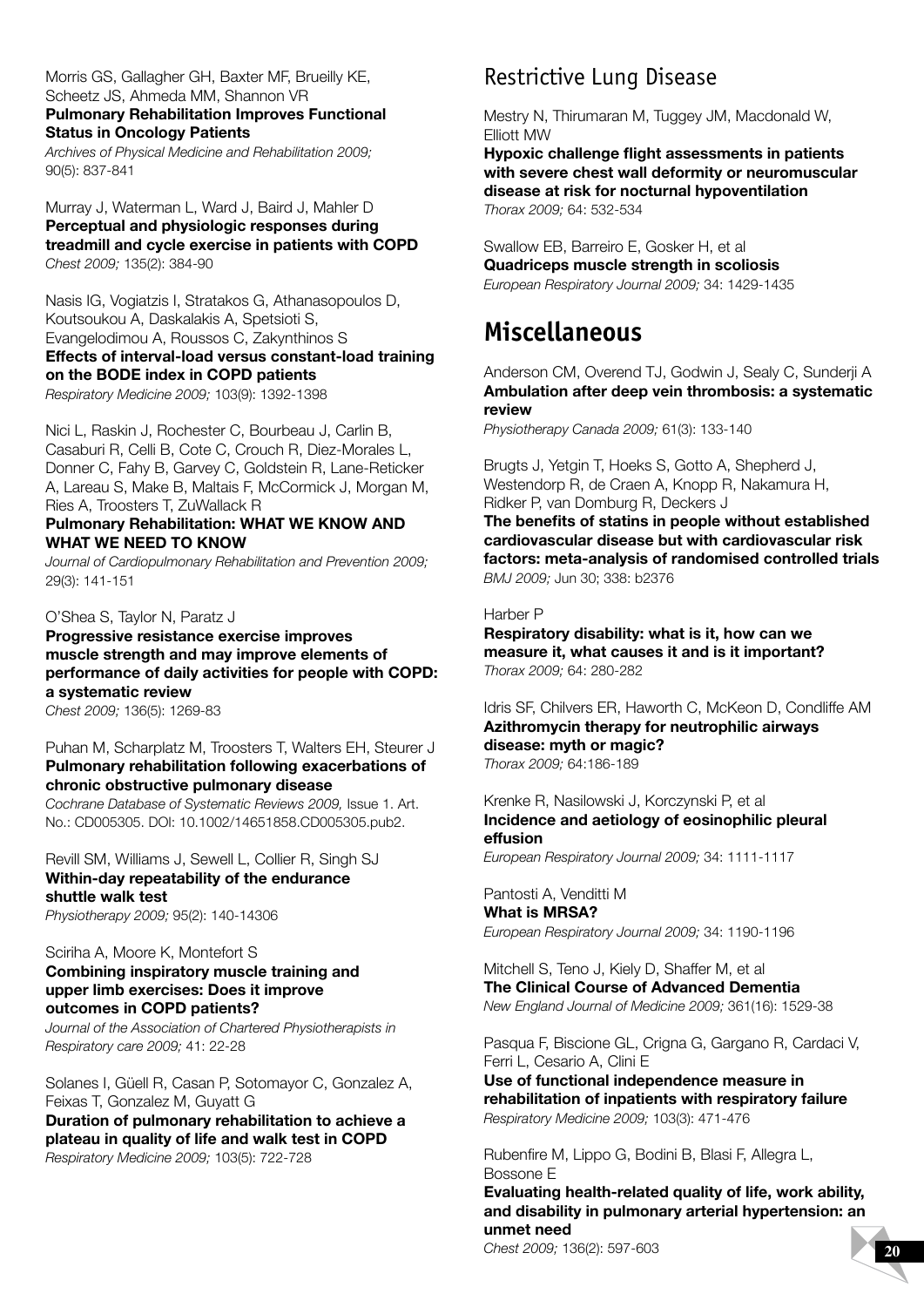Shannon H, Gregson R, Stocks J, Cole TJ, Main E **Repeatability of physiotherapy chest wall vibrations applied to spontaneously breathing adults** *Physiotherapy 2009;* 95(1): 36-42

Sweet MP, Patti MG, Hoopes C, Hays SR, Golden JA **Gastro-oesophageal reflux and aspiration in patients with advanced lung disease** *Thorax 2009;* 64: 167-173

Vitacca M, Bianchi L, Guerra A, et al **Tele-assistance in chronic respiratory failure patients: a randomised clinical trial**  *European Respiratory Journal 2009;* 33: 411-418

West JB **Arterial blood measurements in climbers on Mount Everest**  *The Lancet 2009;* 373(9675): 1589-1590

# **Neurology**

### Neuromuscular

Ambrosino N, Carpenè N, Gherardi M **Chronic respiratory care for neuromuscular diseases in adults** *European Respiratory Journal 2009;* 34: 444-451

Mestry N, Thirumaran M, Tuggey JM, Macdonald W,

Elliott MW **Hypoxic challenge flight assessments in patients with severe chest wall deformity or neuromuscular disease at risk for nocturnal hypoventilation** *Thorax 2009;* 64: 532-534

Payan CA, Hogrel JY, Hammouda EH, Lacomblez L, Olivier G, Doppler V, Eymard B, Attarian S, Pouget J, Desnuelle C, Laforet P

**Periodic Salbutamol in Facioscapulohumeral Muscular Dystrophy: A Randomized Controlled Trial** *Archives of Physical Medicine and Rehabilitation 2009;*

90(7): 1094-1101

### Spinal Cord Injury

Ben-Doy I, Zlobinski R, Segel MJ, Gaides M, Shulimzon T, Zeilig G **Ventilatory Response to Hypercapnia in C5–8 Chronic Tetraplegia: The Effect of Posture** *Archives of Physical Medicine and Rehabilitation 2009;* 90(8): 1414-1417

Dimarco AF, Kowalski KF, Geertman RT, Hromyak R **Lower Thoracic Spinal Cord Stimulation to Restore Cough in Patients With Spinal Cord Injury: Results of a National Institutes of Health–Sponsored Clinical Trial. Part I: Methodology and Effectiveness of Expiratory Muscle Activation**

*Archives of Physical Medicine and Rehabilitation 2009;* 90(5): 717-725

### Stroke

Dumurgier J, Elbaz A, Ducimetière P, Tavernier B, Alpérovitch A, Tzourio C

**Slow walking speed and cardiovascular death in well functioning older adults: prospective cohort study**  *BMJ 2009;* Nov 10; 339: b4460

Hadidi N, Treat-Jacobson D, Lindquist R **Poststroke depression and functional outcome: A critical review of literature** *Heart and Lung 2009;* 38(2): 151-162

Olas L, Encabo H, Ameriso S **Early sleep apnea Detection and Treatment in Stroke Rehabilitation**

Article 5 (online only) *Archives of Physical Medicine and Rehabilitation 2009;* 90(10): e4

Rimmer JH, Rauworth AE, Wang EC, Terry NL, Hill B **A Preliminary Study to Examine the Effects of Aerobic and Therapeutic (Nonaerobic) Exercise on Cardiorespiratory Fitness and Coronary Risk Reduction in Stroke Survivors**

*Archives of Physical Medicine and Rehabilitation 2009;* 90(3): 407-412

Strazzullo P, D'Elia L, Kandala NB, Cappuccio FP **Salt intake, stroke, and cardiovascular disease: meta-analysis of prospective studies**  *BMJ 2009;* Nov 24; 339: b4567

# **NIV and CPAP**

Ballangrud R, Bogsti WB; Johansson IS **Clients' experiences of living at home with a mechanical ventilator** *Journal of Advanced Nursing 2009;* 65(2): 425-34

Burns K, Adhikari N, Keenan S, Meade M **Use of non-invasive ventilation to wean critically ill adults off invasive ventilation: meta-analysis and systematic review**  *BMJ 2009;* May 21; 338: b1574

Calverley, P.M.A **Leaving invasive ventilation behind**  *The Lancet 2009;* 374(9695): 1044-1045

Chermont S, Quintão M, Mesquita E, Rocha N, Nóbrega A **Noninvasive Ventilation With Continuous Positive Airway Pressure Acutely Improves 6-Minute Walk Distance in Chronic Heart Failure**

*Journal of Cardiopulmonary Rehabilitation and Prevention 2009;*  29(1):44-48

Clini E, Magni G, Cristallini E, Viaggi S, Ambrosino N **Home Non-Invasive Mechanical Ventilation AND Long Term Oxygen Therapy in stable hypercapnic Chronic Obstructive Pulmonary Disease patients: Comparison of Costs**

*Respiration 2009;* 77(1): 44-50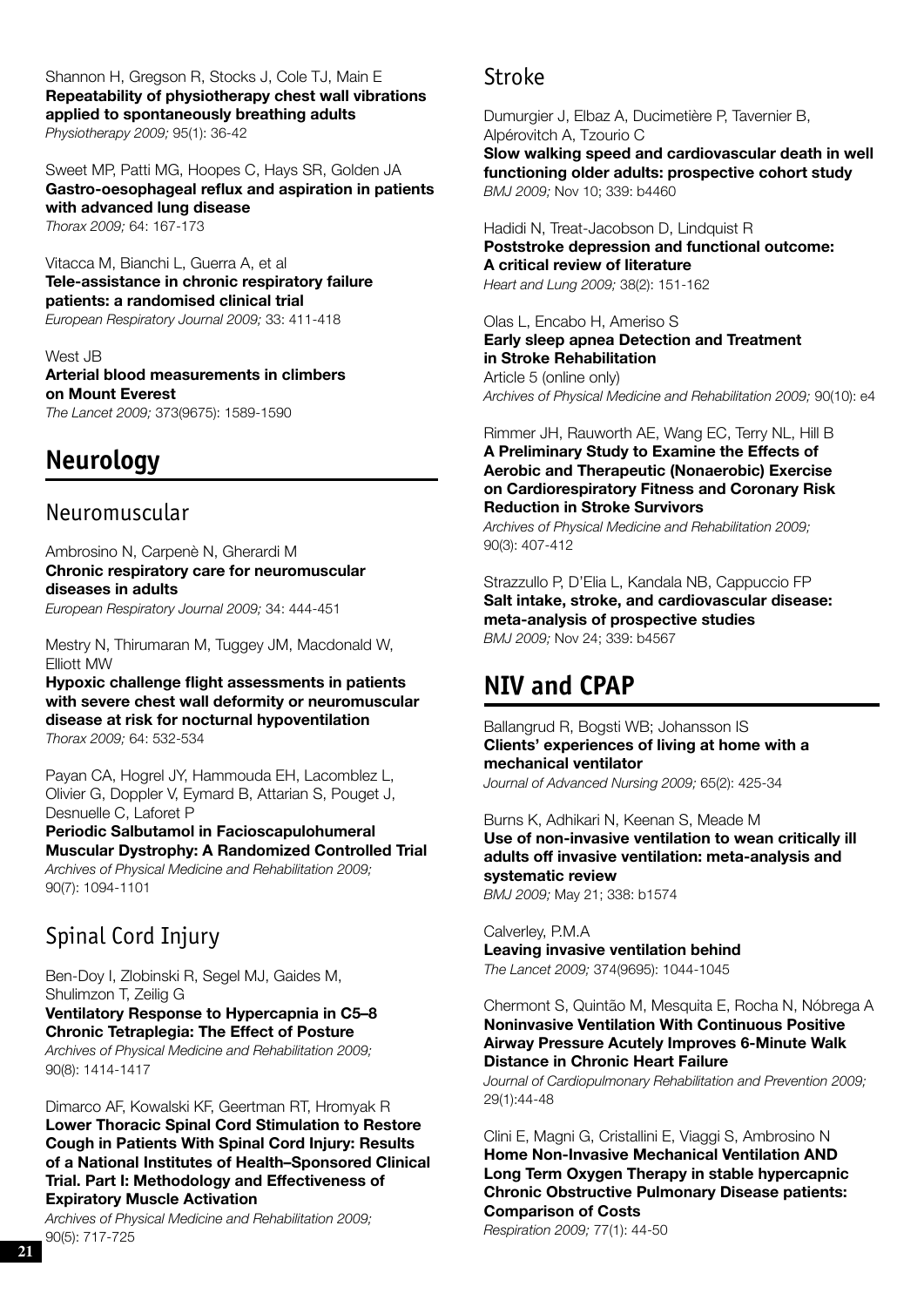#### Corner E, Garrod R

**Does the addition of non-invasive ventilation during pulmonary rehabilitation in patients with chronic obstructive pulmonary disease augment patient outcome in exercise tolerance? A literature review** *Physiotherapy Research International 2009 (online);* 15(1): 5-15

Demoule A

**Non-invasive Ventilation: how far away from the ICU**  *Intensive Care Medicine 2009;* 35(2): 192-194

#### Elliott MW

**Domiciliary non-invasive ventilation in stable COPD?**  *Thorax 2009;* 64: 553-556

Ferrer M, Sellarés J, Valencia M, Carrillo A, Gonzalez G, Nicolas JM, Torres A

**Non-invasive ventilation after extubation in hypercapnic patients with chronic respiratory disorders: randomised controlled trial** *The Lancet 2009;* 374(9695): 1082-1088

Foti G, Sangalli F, Berra L, Sironi S, Cazzaniga M, Rossi GP, Bellani G, Pesenti A **Is helmet CPAP first line pre-hospital treatment of** 

**presumed severe acute pulmonary oedema?**  *Intensive Care Medicine 2009;* 35(4): 656-662

Girault C, Briel Benichou J, et al

**Interface strategy during noninvasive positive pressure ventilation for hypercapnic acute respiratory failure** *Critical Care Medicine 2009;* 37(1): 124-131

Glover GW, Fletcher SJ

**Assessing the performance of the Whisperflow continuous positive airways pressure generator: a bench study**  British Journal of Anaesthesia 2009; 102(6): 875–81

Jaye J, Chatwin M, Dayer M, et al **Autotitrating versus standard noninvasive ventilation: a randomised crossover trial**  *European Respiratory Journal 2009;* 33: 566-571

Köhnlein T, Schönheit-Kenn U, Winterkamp S, Welte T, Kenn K **Noninvasive ventilation in pulmonary rehabilitation of COPD patients** *Respiratory Medicine 2009;* 103(9): 1329-1336

Kralik D **Relying on machines to do the breathing** *Journal of Advanced Nursing 2009;* 65(2): 237

Lefebvre A, Lorut C, Alifano M, Dermine H, Roche N, Gauzit R, Regnard J, Huchon G, Rabbat A **Non-invasive ventilation for acute respiratory failure after lung resection: an observational study**  *Intensive Care Medicine 2009;* 35(4): 663-670

Martinez-Garcia M, Soler-Cataluna J, Ejarque-Martinez L, Soriano Y, Roman-Sanchez P, Illa F, Canal J, Duran-Cantolla J

**Continuous positive airway pressure treatment reduces mortality in patients with ischaemic stroke and obstructive sleep apnoea: A 5-year follow up study**

*American Journal of Respiratory and Critical Care Medicine 2009;*  180: 36-41

McEvoy D, Pierce RJ, Hillman D, Esterman A, Ellis EE, Catcheside PG, O'Donoghue FJ, Barnes DJ, Grunstein RR **Nocturnal non-invasive nasal ventilation in stable hypercapnic COPD: a randomised controlled trial** *Thorax 2009;* 64: 561-566

Nava S, Hill N

**Non-invasive ventilation in acute respiratory failure**  *The Lancet 2009;* 374(9685): 250-259

Rabec C, Georges M, Kabeya NK, et al **Evaluating noninvasive ventilation using a monitoring system coupled to a ventilator: a bench-to-bedside study**

*European Respiratory Journal 2009;* 34: 902-913

Ricard JD, Boyer A

**Humidification during oxygen therapy and non-invasive ventilation: do we need some and how much?**

*Intensive Care Medicine 2009;* 35(6): 963-965

Tarabini Fraticelli A, Lellouche F, L'Her E, et al **Physiological effects of different interfaces during noninvasive ventilation for acute respiratory failure** *Critical Care Medicine 2009;* 37(3): 939-945

Tomii K, Seo R, Tachikawa R, Harada Y, Murase K, Kaji R, Takeshima Y, Hayashi M, Nishimura T, Ishihara K **Impact of noninvasive ventilation (NIV) trial for various types of acute respiratory failure in the emergency department; decreased mortality and use of the ICU**

*Respiratory Medicine 2009;* 103(1):67-73

Vargas F, Thille A, Lyazidi A, et al **Helmet with specific settings versus facemask for noninvasive ventilation** *Critical Care Medicine 2009;* 37(6):1921-1928

Vignaux L, Vargas F, Roeseler J, Tassaux D, Thille AW, Kossowsky MP, Brochard L, Jolliet P

**Patient–ventilator asynchrony during non-invasive ventilation for acute respiratory failure: a multicenter study**

*Intensive Care Medicine 2009;* 35(5): 840-846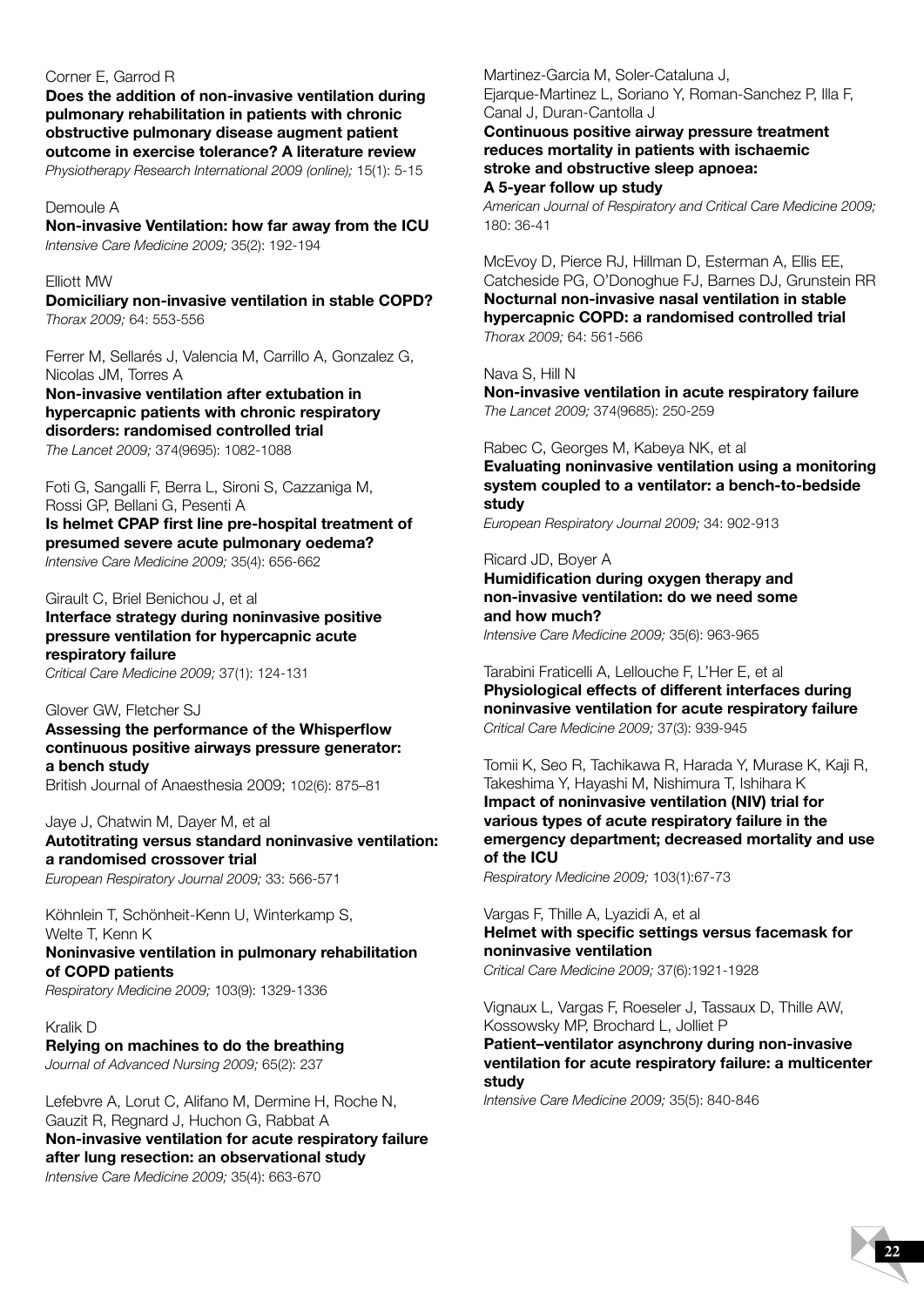# **Obstructive Sleep Apnoea**

Bradley TD, Floras JS **Obstructive sleep apnoea and its cardiovascular consequences** *The Lancet 2009;* 373(9657): 82-93

Damjanovic D, Fluck A, Bremer H, et al **Compliance in sleep apnoea therapy: influence of home care support and pressure mode**  *European Respiratory Journal 2009;* 33: 804-811

#### Garvey JF, Taylor CT and McNicholas WT **Cardiovascular disease in obstructive sleep apnoea syndrome: the role of intermittent hypoxia and inflammation**

*European Respiratory Journal 2009;* 33: 1195-1205

Jennum P, Riha RL **Epidemiology of sleep apnoea/hypopnoea syndrome and sleep-disordered breathing** *European Respiratory Journal 2009;* 33: 907-914

### Maeder M, Ammann P, Münzer T

**Peak oxygen consumption and heart rate recovery in patients with the obstructive sleep apnea syndrome**  *Chest 2009;* 135(2): 584

#### Pépin JL, Viot-Blanc V, Escourrou P, et al

**Prevalence of residual excessive sleepiness in CPAP-treated sleep apnoea patients: the French multicentre study**

*European Respiratory Journal 2009;* 33: 1062-1067

Riha RL, Gislasson T, Diefenbach K **The phenotype and genotype of adult obstructive sleep apnoea /hypopnoea syndrome** *European Respiratory Journal 2009;* 33: 646-655

#### Rodenstein P

**Sleep Apnea: Traffic and Occupational accidents- Individual Risks, Socioeconomic and Legal Implications** *Respiration 2009;* 78(3): 241-248

#### Wenner J, Cheema R, Ayas N **Clinical Manifestations and Consequences of Obstructive Sleep Apnea**

*Journal of Cardiopulmonary Rehabilitation and Prevention 2009;*  29(2): 76-83

# **Oxygen Therapy**

Eastwood GM, O'Connell B, Gardner A, Considine J **Patients' and nurses' perspectives on oxygen therapy: a qualitative study**

*Journal of Advanced Nursing 2009;* 65(3): 634-41

Espiritu O, Schaeffer E, Bhesania N, Perera S, Dickinson E, Nussbaum E, Lai D

**Physiotherapy practice and delegation policies in oxygen administration: a survey of Ontario hospitals** *Physiotherapy Canada 2009;* 61(3): 163-172 **231**

#### Gustafson T, Löfdahl K, Ström K **A model of quality assessment in patients on l ong-term oxygen therapy**

*Respiratory Medicine 2009;* 103(1): 209-215

Parke R, McGuinness, Eccleston M **Nasal high-flow therapy delivers low level positive airway pressure** *British Journal of Anaesthesia 2009;* 103(6):886–90

Ricard JD, Boyer A **Humidification during oxygen therapy and non-invasive ventilation: do we need some and how much?** *Intensive Care Medicine 2009;* 35(6): 963-965

# **Paediatrics**

Balfour-Lynn IM, Field DJ, Gringras P, Hicks B, Jardine E, Jones RC, Magee AG, Primhak RA, Samuels MP, Shaw NJ, Stevens S, Sullivan C, Taylor JA, Wallis C **BTS guidelines for home oxygen in children** *Thorax 2009;* 64: ii1-ii26

Barbato A, Frischer T, Kuehni CE, et al **Primary ciliary dyskinesia: a consensus statement on diagnostic and treatment approaches in children** *European Respiratory Journal 2009;* 34: 1264-1276

Burkhart PV, Svavarsdottir EK, Rayens MK, Oakley MG, Orlygsdottir B **Adolescents with asthma: predictors of quality of life** *Journal of Advanced Nursing 2009;* 65(4): 860–866

#### Bush A

179: 637-649

**Update in paediatric lung disease 2008** *American Journal of Respiratory and Critical Care Medicine 2009;* 

Coughlin M, Gibbins S, Hoath S

**Core measures for developmentally supportive care in neonatal intensive care units: theory, precedence and practice** *Journal of Advanced Nursing 2009;* 65(10): 2239–2248

#### Fauroux B, Aubertin, Cohen E, et al **Sniff nasal inspiratory pressure in children with muscular, chest wall or lung disease** *European Respiratory Journal 2009;* 33: 113-117

#### Halbertsma FJJ, Vaneker M, Pickkers P, Hoeven JG **The oxygenation ratio during mechanical ventilation in children: The role of tidal volume and positive end-expiratory pressure**

*Journal of Critical Care 2009;* 24(2): 220-226

Harikumar G, Egberongbe Y, Nadel S, Wheatly E, Moxham J, Greenough A, Rafferty G **Tension-Time Index as a predictor of extubation outcome in ventilated children**

*American Journal of Respiratory and Critical Care Medicine 2009;*  180: 982-988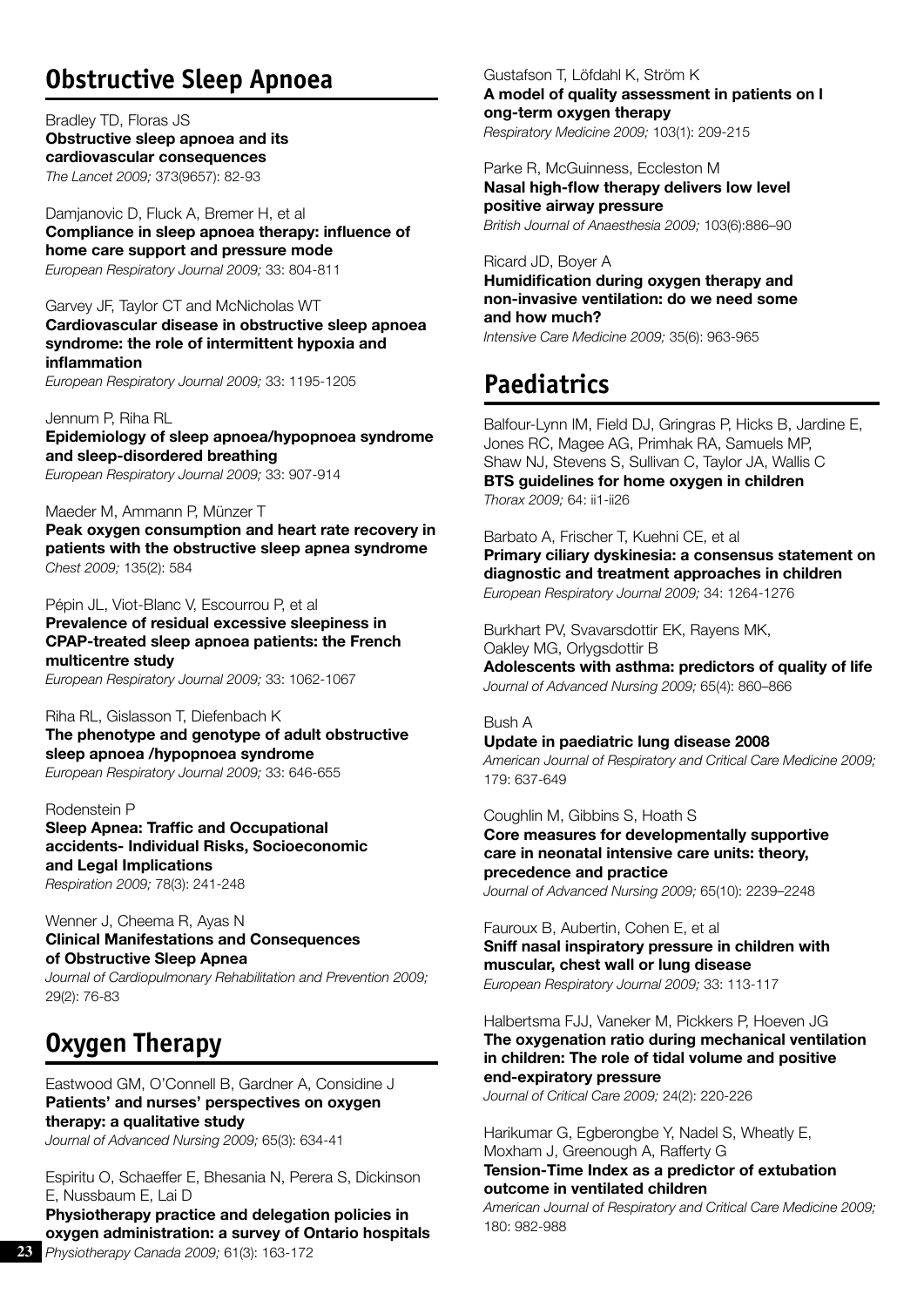Johnston TE, Smith BT, Mulcahey MJ, Betz RR, Lauer RT **A Randomized Controlled Trial on the Effects of Cycling With and Without Electrical Stimulation on Cardiorespiratory and Vascular Health in Children With Spinal Cord Injury**

*Archives of Physical Medicine and Rehabilitation 2009;* 90(8): 1379-1388

#### Khemani RG, Conti D, Alonzo TA, Bart III RD, Newth CJL **Effect of tidal volume in children with acute hypoxemic respiratory failure**

*Intensive Care Medicine 2009;* 35(8): 1428-1437

#### Langhan M **Continuous end-tidal carbon dioxide monitoring in pediatric intensive care units**

*Journal of Critical Care 2009;* 24(2): 227-230

Marchese AD, Chipman D, de la Oliva P, Kacmarek RM **Adult ICU ventilators to provide neonatal ventilation: a lung simulator study**

*Intensive Care Medicine 2009;* 35(4): 631-638

#### Millard M, Johnson P, Hilton A, Hart M **Children with asthma miss more school: fact or fiction?**  *Chest 2009;* 35(2): 303-6

Motomura C, Odajima H, Tezuka J, Murakami Y, Moriyasu Y, Kando N, Taba N,Hayashi D, Okada K, Nishima S **Effect of age on relationship between exhaled nitric oxide and airway hyperresponsiveness in asthmatic children**  *Chest 2009;* 136(2): 519-25

Piastra M, De Luca D, Pietrini D, Pulitanò S, D'Arrigo S, Mancino A, Conti G

#### **Non-invasive pressure-support ventilation in immunocompromised children with ARDS: a feasibility study**

*Intensive Care Medicine 2009;* 35(8): 1420-1427

#### Randolph A **Management of acute lung injury and acute respiratory distress syndrome in children** *Critical Care Medicine 2009;* 37(8): 2448-2454

Santamaria F, Montella S, Pifferi M, Ragazzo V, De Stefano S, De Paulis N, Maglione N, Boner A **A descriptive study of Non-Cystic Fibrosis Bronchiectasis in a paediatric population from central and southern Italy**

*Respiration 2009;* 77(2): 160-165

#### Stephensen J **Fatal pneumonia in children** *The Journal of the American Medical Association 2009;*

302(23): 2531

Stucki P, Perez MH, Scalfaro P, de Halleux Q, Vermeulen F, Cotting J **Feasibility of non-invasive pressure support ventilation in infants with respiratory failure after extubation: a pilot study**

*Intensive Care Medicine 2009;* 35(9): 1623-1627

#### Thomsen S, van der Sluis S, Stensballe L, Posthuma D, Skytthe A, Kyvik K, Duffy D, Backer V, Bisgaard H **Exploring the association between severe respiratory syncytial virus infection and asthma: A registry-based twin study**

*American Journal of Respiratory and Critical Care Medicine 2009;*  179: 1091-1097

Vlasselaers D, Milants I, Desmet L, Wouters PJ, Vanhorebeek I, et al

**Intensive insulin therapy for patients in paediatric intensive care: a prospective, randomised controlled study**

*The Lancet 2009;* 373(9663): 547-556

Walter E, Ehlenbach W, Hotchkin D, Chien J, Koepsell T **Low birth weight and respiratory disease in adulthood: A population-based case control study** *American Journal of Respiratory and Critical Care Medicine 2009;*  180: 176-180

Weir K, McMahon S, Barry L, et al **Clinical signs and symptoms of oropharyngeal aspiration and dysphagia in children**  *European Respiratory Journal 2009;* 33: 604-611

# **Palliative Care**

Bradley C, Brasel K **Developing guidelines that identify patients who would benefit from palliative care services in the surgical intensive care unit** *Critical Care Medicine 2009;* 37(3): 946-950

Iltis A, Rie M, Wall A **Organ donation, patients' rights, and medical responsibilities at the end of life** *Critical Care Medicine 2009;* 37(1): 310-315

#### Law R

#### **'Bridging worlds': Meeting the emotional needs of dying patients**

*Journal of Advanced Nursing 2009;* 65 (12): 2630-41

Van den Block L, Deschepper R, Bilsen J, Bossuyt N, Van Casteren V, Deliens L

**Euthanasia and other end of life decisions and care provided in final three months of life: nationwide retrospective study in Belgium** 

*BMJ 2009;* Jul 30; 339: b2772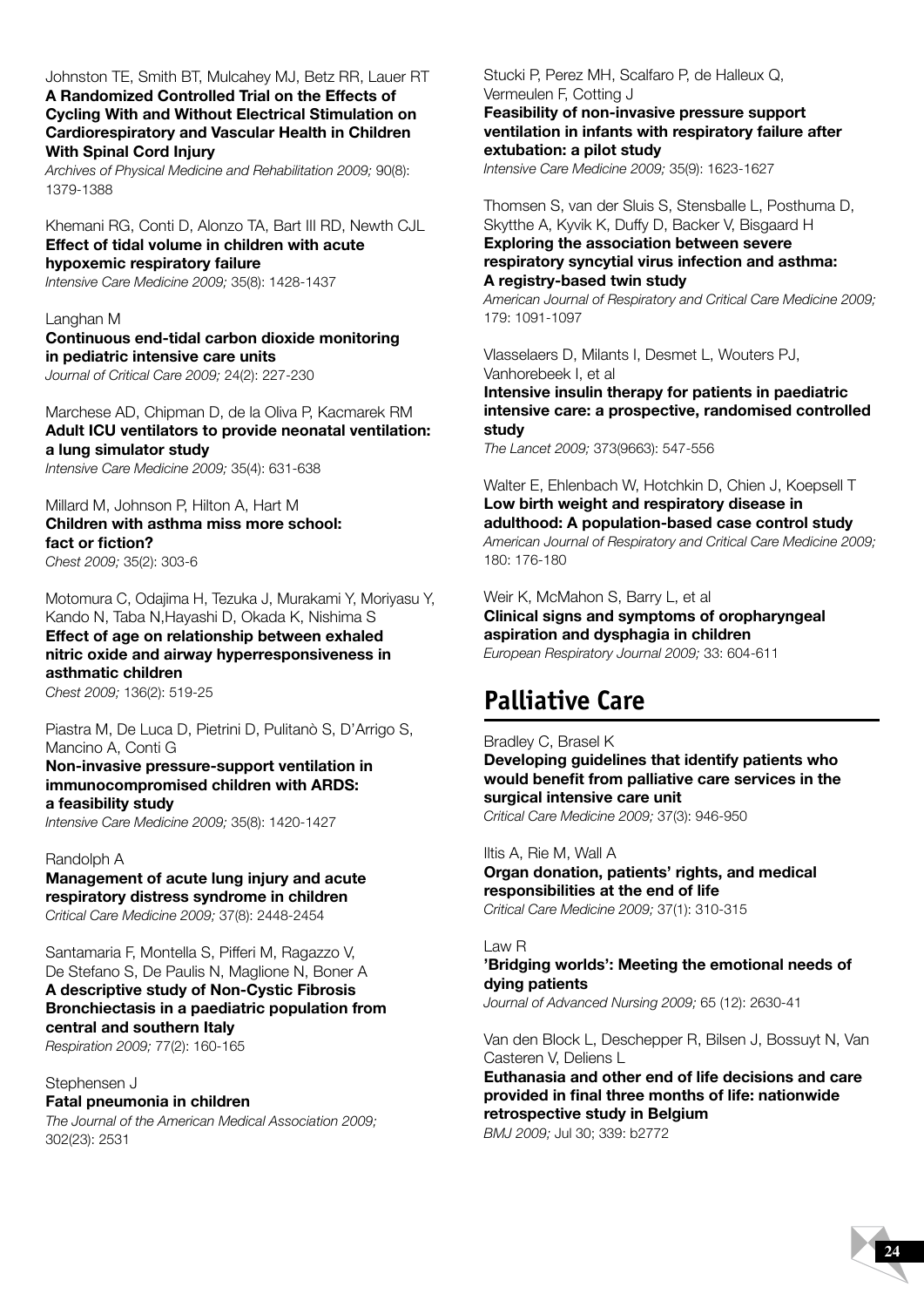# **Pulmonary Infection**

Jefferson T, Del Mar C, Dooley L, Ferroni E, Al-Ansary L, Bawazeer GA, van Driel ML, Foxlee R, Rivetti A **Physical interventions to interrupt or reduce the spread of respiratory viruses: systematic review**  *BMJ 2009;* Sep 21; 339: b3675

Kovacs J A, Masur H **Evolving health effects of Pneumocystis**  *The Journal of the American Medical Association 2009;* 301(24):2578-2585

Quartin A, Campos M, Maldonado D, Ashkin D, Cely C, Schein R **Acute lung injury outside of the ICU: incidence in respiratory isolation on a general ward**

*Chest 2009;* 135(2): 261-8

Van der Poll, T. And Opal, S.M **Pathogenesis, treatment and prevention of pneumococcal pneumonia** *The Lancet 2009;* 374(9700): 1543-1556

# **Research**

Kho ME, Duffett M, Willison DJ, Cook DJ, Brouwers MC **Written informed consent and selection bias in observational studies using medical records: systematic review** 

*BMJ 2009;* Mar 12; 338: b866

Song F, Loke YK, Walsh T, Glenny AM, Eastwood AJ, Altman DG

**Methodological problems in the use of indirect comparisons for evaluating healthcare interventions: survey of published systematic reviews**  *BMJ 2009;* Apr 3; 338: b1147

# **Respiratory Physiology**

Voynow J, Rubin B **Mucins, mucus, and sputum**  *Chest 2009;* 135(2): 505-12

Vyshedskiy A, Alhashem RM, Paciej R, Ebril M, Rudman I, Fredberg JJ, Murphy R **Mechanism of inspiratory and expiratory crackles** *Chest 2009;* 135(1):156-64

Wu J, Du H, Wang X, Mei C, Sieck G, Qian Q **Characterization of primary cilia in human airway smooth muscle cells**  *Chest 2009;* 136(2): 561-70

# **Smoking Cessation**

Kotz D, Wesseling G, Huibers MJH, et al **Efficacy of confronting smokers with airflow limitation for smoking cessation**  *European Respiratory Journal 2009;* 33: 754-762

Reichert V, Xue X, Bartscherer D, Jacobsen D, Fardellone C, Folan P, Kohn N,Talwar A, Metz C

**A pilot study to examine the effects of smoking cessation on serum markers of inflammation in women at risk for cardiovascular disease**  *Chest 2009;* 136(1): 212-9

Sadr Azodi O, Lindstrom D, Adam J,Tønnesen H, Nasell H, Gilljam H, Wladis A

**The efficacy of a smoking cessation programme in patients undergoing elective surgery – a randomised clinical trial**  *Anaesthesia 2009;* 64: 259–265

Sood A, Andoh J, Verhulst S, Ganesh M, Edson B, Hopkins-Price P **"Real-world" effectiveness of reactive telephone counseling for smoking cessation: a randomized controlled trial** *Chest 2009;* 136(5): 1229-36

**Surgery**

### Cardiothoracic Surgery

Agostini P, Singh S **Incentive spirometry following thoracic surgery: what should we be doing?** *Physiotherapy 2009;* 95(2): 76-82

Albert N, Gillinov A, Lytle B, Feng J, Cwynar, Blackstone E **A randomized trial of massage therapy after heart surgery**  *Heart and Lung 2009;* 38(6): 480-490

Apitz C, Webb GD, Redington AN **Tetralogy of Fallot** *The Lancet 2009;* 374(9699): 1462-1471

Astin F, Closs SJ, McLenachan J, Hunter S, Priestley C **Primary angioplasty for heart attack: mismatch between expectations and reality?**  *Journal of Advanced Nursing,* 2009; 65(1): 72-83

Doutreleau S, Di Marco P, Talha S, Charloux A, Piquard F, Geny B

**Can the Six-Minute Walk Test Predict Peak Oxygen Uptake in Men With Heart Transplant?** *Archives of Physical Medicine and Rehabilitation 2009;*

90(1): 51-57

Gottlieb J, Fuehner T, Dierich M et al. **Are metallic stents really safe? A long-term analysis in lung transplant recipients** *European Respiratory Journal 2009;* 34: 1417-1422

Hortal J, Giannella M, Pérez MJ, Barrio JM, Desco M, Bouza E, Muñoz P

**Incidence and risk factors for ventilator-associated pneumonia after major heart surgery** *Intensive Care Medicine 2009;* 35(9): 1518-1525